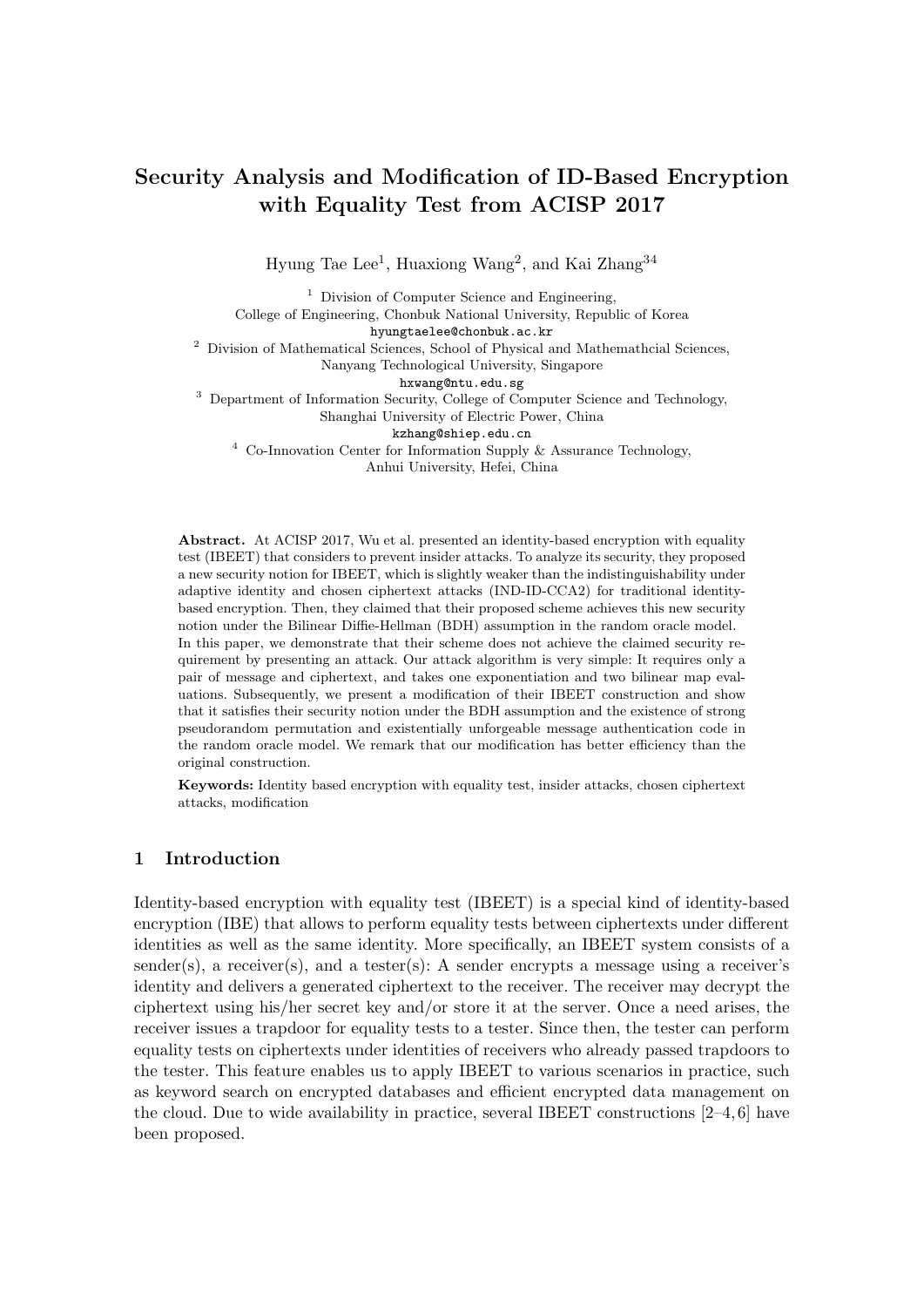On the other hand, supporting equality tests makes the security of IBEET schemes weaken. Since the tester can have a trapdoor for equality test on the target ciphertext, she can generate a ciphertext of any message by herself and perform equality tests between the target ciphertext and the ciphertext generated by herself. We call this type of attacks insider attack [7]. Due to insider attacks, we cannot expect that IBEET schemes achieve indistinguishability-based security notions against testers who aim to distinguish whether the challenge ciphertext contains which message between two candidates. Particularly, if the message space is sufficiently small or the min-entropy of message distribution is not as high as the security parameter, the tester can recover a message from the target ciphertext by executing insider attacks. Therefore, to prevent insider attacks, in the previous IBEET schemes, it is assumed that the size of message space is exponential in the security parameter and the min-entropy of message distribution is as high as the security parameter.

Very recently, at ACISP 2017, Wu et al. [7] proposed an IBEET scheme which considers to prevent insider attacks. To this end, they first established a variant of traditional IBEET model: In their IBEET system, anyone can perform equality tests between any two ciphertexts publicly without trapdoors. Instead, only group members who have a token for a receiver's identity can generate a ciphertext. Hence, testers who do not have a token cannot perform insider attacks. Thereafter, they constructed an IBEET scheme using bilinear map groups under the proposed model. To analyze the security of their scheme, they introduced a new security notion, which is slightly weaker than the indistinguishability under adaptive identity and chosen ciphertext attacks (IND-ID-CCA2) for traditional IBE; a main difference between two security models is that messages  $m_0, m_1$ submitted by the adversary at the challenge phase cannot be queried to the encryption oracle before and after the challenge phase in the security game for the new model. (Note that the challenger in the security game for the new model should provide an encryption oracle to the adversary because he does not have a token required for encryption, whereas the adversary for the traditional security model of IBE can encrypt a message by himself.) They claimed that their scheme achieves this new security notion under the Bilinear Diffie-Hellman (BDH) assumption in the random oracle model.

In this paper, we demonstrate that their construction does not satisfy their security notion by presenting an attack. Our attack algorithm is very simple: Once the adversary has the challenge ciphertext and a pair of message and ciphertext after the challenge phase, he generates a valid part for equality test of submitted messages at the challenge phase by manipulating the received ciphertext. Then, he can distinguish which message is contained in the challenge ciphertext between two candidates by performing an equality test between the challenge ciphertext and the ciphertext manipulated by himself. It takes one exponentiation to manipulate a ciphertext to obtain a valid part for equality test and two bilinear map evaluations to perform an equality test. Furthermore, our attack requires one access to the encryption oracle only. Hence, it also seems hard that the Wu et al.'s original construction achieves more weaker indistinguishability-based security notions, e.g., the indistinguishability under chosen plaintext attacks and known plaintext attacks.

Next, we modify Wu et al.'s construction so that it achieves the security notion which was presented in the original paper [7]. To avoid our attack presented in this paper, we exploit a keyed permutation, and let group users share the same key for the exploited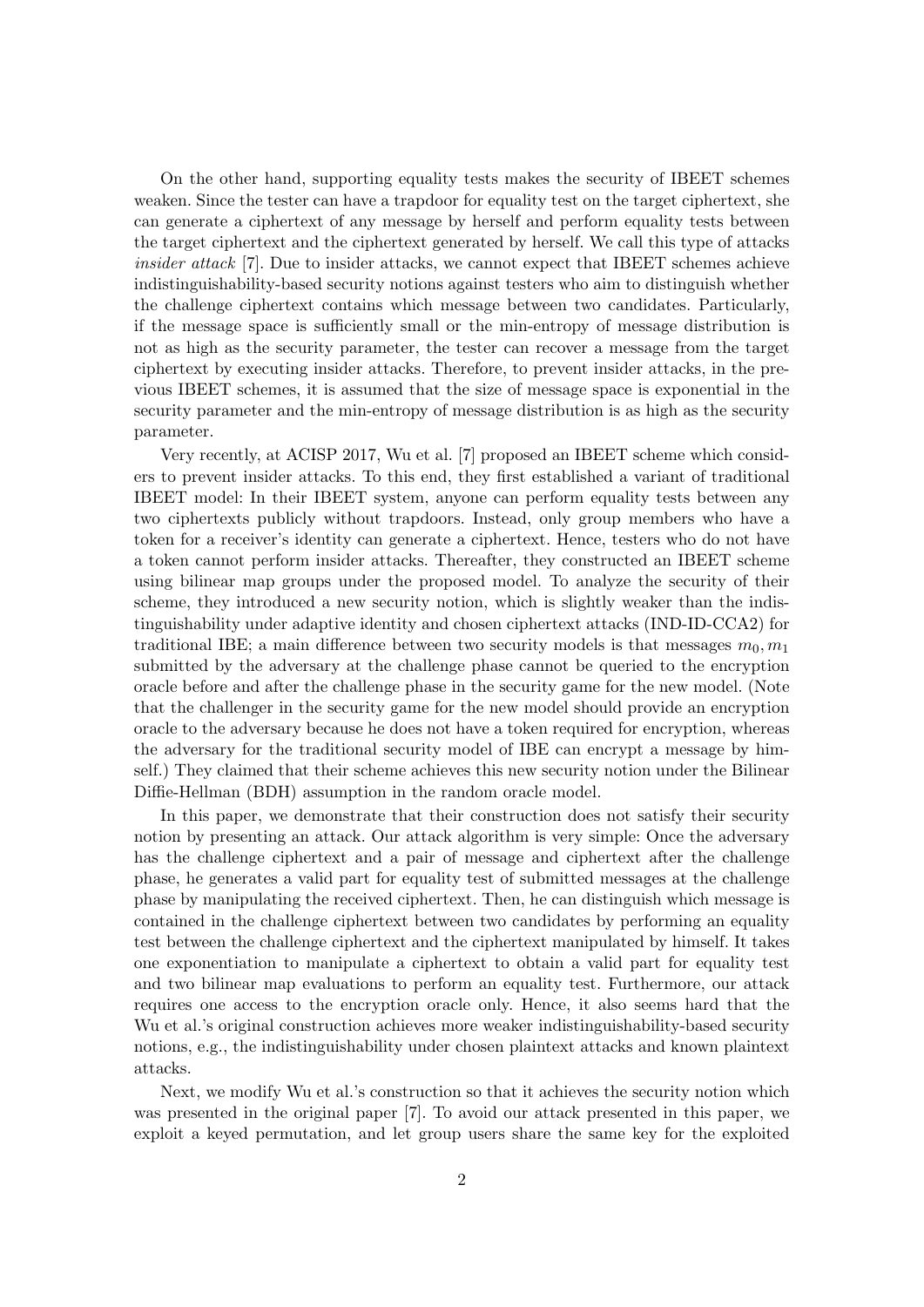keyed permutation and use it as a token for encryption. Moreover, we also employ a message authentication code (MAC) to prevent an adversary from reusing an output of the exploited keyed permutation by manipulating other parts. As a result, we obtain a modification that achieves Wu et al.'s security notion if the exploited keyed permutation is strong pseudorandom, the employed MAC is existentially unforgeable, and the BDH assumption holds in the random oracle model. We remark that our modification has better efficiency than the original construction in terms of computational costs and ciphertext sizes, as a by-product of exploiting a keyed permutation, instead of bilinear maps for the test algorithm.

Organization of the Paper. In Section 2, we introduce formal definitions for IBEET system against insider attack, proposed by Wu et al. and give a description of their construction in [7]. Section 3 presents our attack algorithm for their IBEET scheme. Our modification and its security analysis are provided and discussed in Section 4. The details of security proof are given in Appendix.

## 2 ID-Based Encryption with Equality Test Against Insider Attack

In this section, we introduce formal definitions for IBEET system against insider attack, proposed by Wu et al. [7]. Then, we review the description of their IBEET construction presented in [7].

**Notations.** For an algorithm A,  $a \leftarrow A$  denotes that a is an output of A. We say that a function  $f : \mathbb{N} \to \mathbb{R}$  is negligible if for all polynomials  $p(\cdot)$  and sufficiently large  $\lambda$ ,  $f(\lambda) \leq \frac{1}{nC}$  $\frac{1}{p(\lambda)}$ .

## 2.1 System for IBEET Against Insider Attack

Now, we look at the IBEET system model that considers to prevent insider attack, proposed by Wu et al. [7]. The IBEET system against insider attack consists of a group of users, tester(s), and other users outside of the group. Designated senders who have a token for a receiver in the group can encrypt a message under the receiver's identity and sends it to the receiver. Testers and other users can not generate ciphertexts of users in the group and only can conduct equality tests between ciphertexts of users in the group. Note that Wu et al.'s system model regards testers and other users outside of the group as insiders and attempts to prevent their attacks. Their model does not consider the security against other users in the group who have a token for encryption under the target receiver's identity, but do not generate the target ciphertext.

The IBEET scheme against insider attack consists of the following five polynomialtime algorithms:

- Setup( $\lambda$ ): It takes a security parameter  $\lambda$  as an input and returns the system public parameter PP, the master secret key MSK, and the master token key MTK. We note that all other algorithms take PP as an input, though it is not explicitly stated.
- Extract(ID, msk, mtk): It takes an identity ID, the master secret key msk, and the master token key MTK as inputs and returns the private key  $d_{\text{ID}}$  and token tok<sub>ID</sub> for identity ID.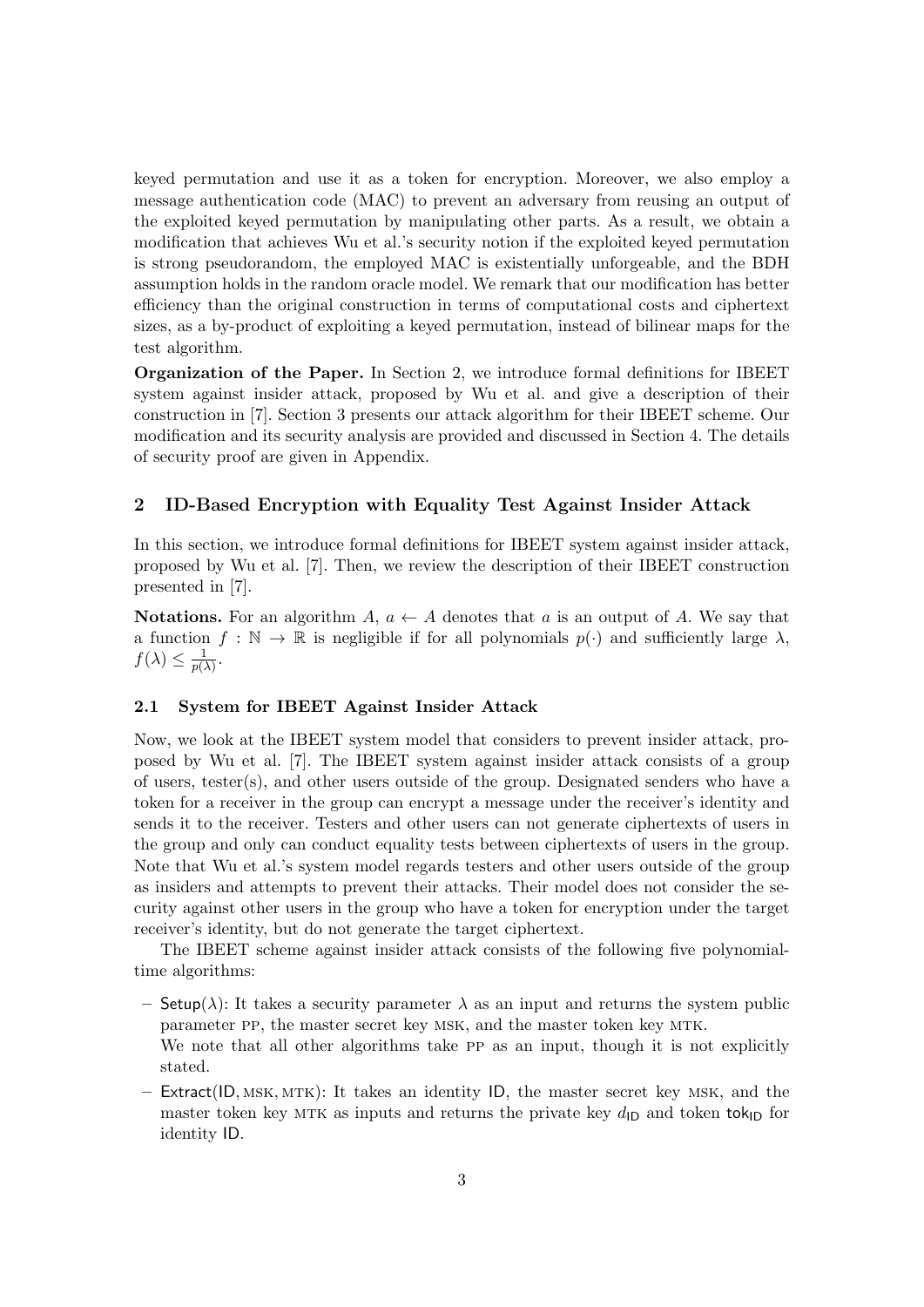It is assumed that  $d_{\text{ID}}$  and tok<sub>ID</sub> are delivered to the user of identity ID and all group users, respectively, via secure channel.

- Enc(PP, m, ID, tok<sub>ID</sub>) : It takes the system public parameter PP, a message m, an identity ID and the token to  $k_{\text{ID}}$  for identity ID as inputs and returns a ciphertext CT.
- Test( $CT_A, CT_B$ ) : It takes two ciphertexts  $CT_A$  and  $CT_B$  for identities ID<sub>A</sub> and ID<sub>B</sub>, respectively, as inputs and returns 1 which indicates that  $CT_A$  and  $CT_B$  contain the same message, or 0 which indicates that they contain different messages.
- Dec(CT,  $d_{\text{ID}}$ , tok<sub>ID</sub>): It takes a ciphertext CT, the decryption key  $d_{\text{ID}}$ , and the token tok<sub>ID</sub> for identity ID as inputs and returns a message m or  $\perp$ .

We say that the above IBEET scheme is *correct* if it satisfies the following conditions:

1. For any security parameter  $\lambda$ , identity ID, and message m, it holds that

$$
\Pr[m \leftarrow \mathsf{Dec}(\mathrm{CT}, d_{\mathsf{ID}}, \mathsf{tok}_{\mathsf{ID}})] = 1
$$

where (PP, MSK, MTK)  $\leftarrow$  Setup( $\lambda$ ), ( $d_{ID}$ , tok<sub>ID</sub>)  $\leftarrow$  Extract(ID, MSK, MTK), and CT  $\leftarrow$  $Enc(PP, m, ID, tokID).$ 

2. For any security parameter  $\lambda$ , identities  $|D_A, |D_B|$ , and messages  $m_A, m_B$ , it holds that

$$
\Pr[1 \leftarrow \mathsf{Test}(\mathrm{CT}_A, \mathrm{CT}_B)]
$$

is 1 if  $m_A = m_B$  and negligible in the security parameter  $\lambda$  if  $m_A \neq m_B$ , where  $(\mathtt{PP},\textsc{MSK},\textsc{MTK}) \leftarrow \mathsf{Setup}(\lambda),\ (d_{\mathsf{ID}_A},\textsf{tok}_{\mathsf{ID}_A}) \leftarrow \mathsf{Extract}(\mathsf{ID}_A,\textsc{MSK},\textsc{MTK}),\ (d_{\mathsf{ID}_B},\textsf{tok}_{\mathsf{ID}_B})$  $\leftarrow$  Extract(ID<sub>B</sub>, MSK, MTK), CT<sub>A</sub>  $\leftarrow$  Enc(PP,  $m_A$ , ID<sub>A</sub>, tok<sub>ID<sub>A</sub>), and CT<sub>B</sub>  $\leftarrow$  Enc(PP,  $m_B$ ,</sub>  $\mathsf{ID}_B, \mathsf{tok}_{\mathsf{ID}_B}$ ).

We note that the first condition is for the correctness of the decryption algorithm, whereas the second condition is for the correctness of the test algorithm.

## 2.2 Security Definition for IBEET Against Insider Attack

The authors of [7] introduced a new security notion for IBEET, which is slightly weaker than the formal IND-ID-CCA2 security for traditional IBE. Informally, a main difference between their new security notion and traditional IND-ID-CCA2 security for IBE is that messages  $m_0, m_1$  submitted by the adversary at the challenge phase were never queried to the encryption oracle before the challenge phase and should not be queried to the encryption oracle after the challenge phase in the security game. (In fact, an adversary can generate a ciphertext by himself and thus the encryption oracle does not exist in the security game for traditional IBE schemes.)

The formal definition for their security notion is as follows. We say that an IBEET scheme IBEET = (Setup, Extract, Enc, Test, Dec) achieves the weak indistinguishability under adaptive identity and chosen ciphertext attacks (wIND-ID-CCA2) if for any probabilistic polynomial-time (PPT) adversary  $A$ , its advantage in the following game played with the challenger C is negligible in the security parameter  $\lambda$ :

1. **Setup:**  $\mathcal{C}$  obtains the system public parameter PP, the master secret key MSK, and the master token key MTK by running (PP, MSK, MTK)  $\leftarrow$  Setup( $\lambda$ ). C passes PP to A.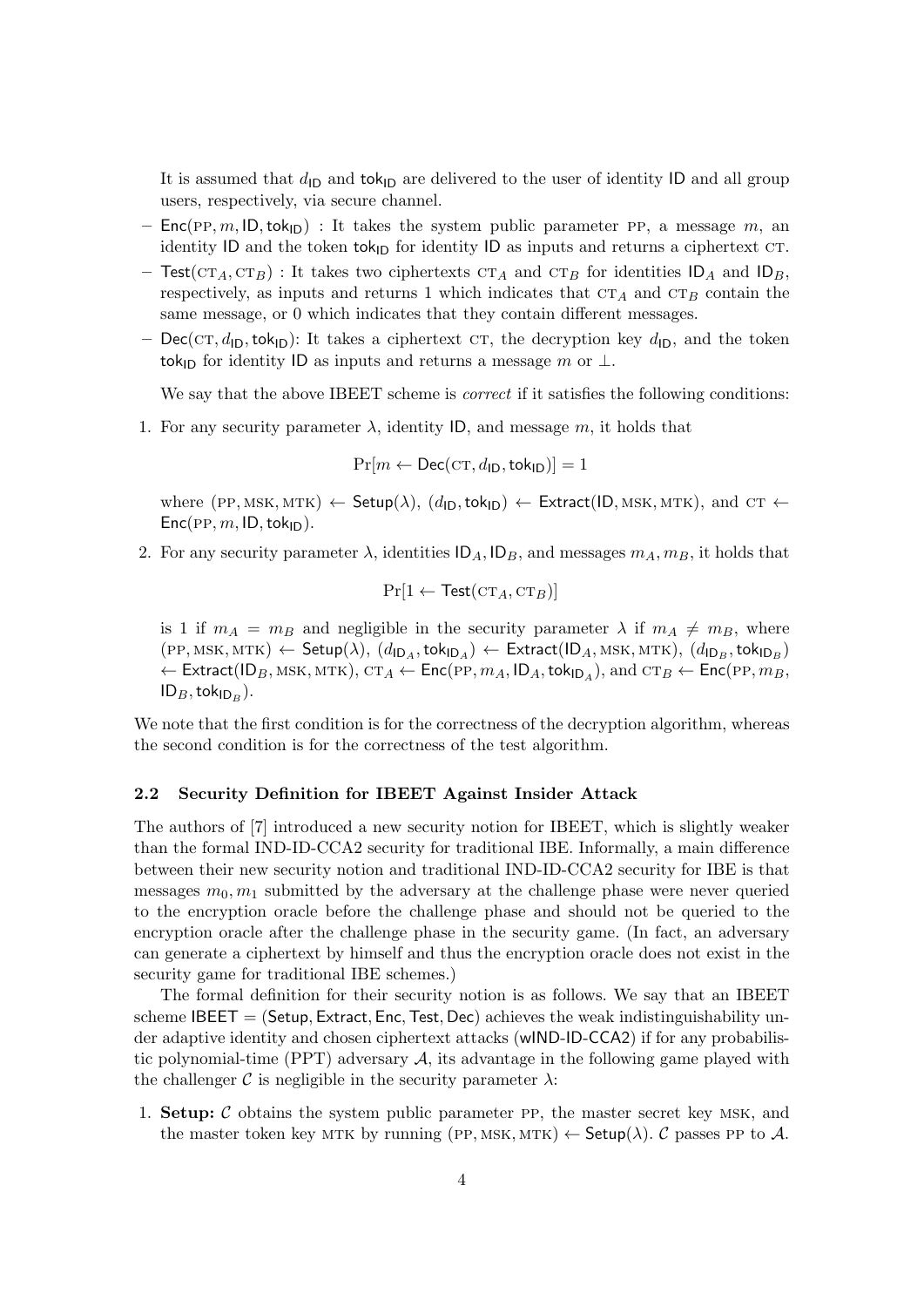- 2. Phase 1: A may issue queries to the following oracles adaptively and polynomially many times in any order:
	- $\mathcal{O}^{\mathsf{Extract}(\cdot)}$ : On input  $\mathsf{ID}_i$ , the key extraction oracle returns  $d_{\mathsf{ID}_i}$ , where  $(d_{\mathsf{ID}_i}, \mathsf{tok}_{\mathsf{ID}_i})$  $\leftarrow$  Extract(ID<sub>i</sub>, MSK, MTK).
	- $\mathcal{O}^{\mathsf{Enc}(\cdot,\cdot)}$ : On input a pair of message and identity  $(m_{\mathsf{ID}_i}, \mathsf{ID}_i)$ , the encryption oracle returns  $\mathrm{CT}_{\mathsf{ID}_i}$  for  $\mathrm{CT}_{\mathsf{ID}_i} \leftarrow \mathsf{Enc}(\mathrm{PP}, m_{\mathsf{ID}_i}, \mathsf{ID}_i, \mathsf{tok}_{\mathsf{ID}_i}).$
	- $\mathcal{O}^{\text{Dec}(\cdot,\cdot)}$ : On input a pair of identity and ciphertext  $(\mathsf{ID}_i, \text{CT}_{\mathsf{ID}_i})$ , the decryption oracle returns m by running  $m \leftarrow \mathsf{Dec}(\mathrm{CT}_{\mathsf{ID}_i}, d_{\mathsf{ID}_i}, \mathsf{tok}_{\mathsf{ID}_i})$  for  $(d_{\mathsf{ID}_i}, \mathsf{tok}_{\mathsf{ID}_i}) \leftarrow$  $Extract(ID_{i},\text{MSK},\text{MTK}).$
- 3. Challenge: A submits a target identity  $ID^*$  and two messages  $m_0, m_1$  of the samelength to C, where ID<sup>\*</sup> was never queried to  $\mathcal{O}^{\mathsf{Extract}(\cdot)}$  and  $m_0, m_1$  were never queried to  $\mathcal{O}^{\mathsf{Enc}(\cdot,\cdot)}$  in **Phase 1**.  $\mathcal C$  picks a random bit  $b\in\{0,1\}$ , runs  $\mathrm{CT}^*_{\mathsf{ID}^*,b}\leftarrow \mathsf{Enc}(\mathrm{PP},m_b,\mathsf{ID}^*,$ tok<sub>ID<sup>∗</sup></sub>), and sends  $\mathrm{CT}^*_{\mathsf{ID}^*,b}$  to A.
- 4. **Phase 2:** As in **Phase 1**,  $\mathcal A$  may issue queries to the oracles adaptively and polynomially many times in any order. The constraints for  $\mathcal{A}$ 's queries are as follows:
	- (a) The challenge identity  $ID^*$  cannot be queried to  $\mathcal{O}^{\mathsf{Extract}}(\cdot)$ .
	- (b) The submitted messages  $m_0, m_1$  cannot be queried to  $\mathcal{O}^{\mathsf{Enc}(\cdot,\cdot)}$ .
	- (c) The pair of the challenge identity and ciphertext  $(\text{ID}^*, \text{CT}^*_{\text{ID}^*,b})$  cannot be queried to  $\mathcal{O}^{\mathsf{Dec}(\cdot,\cdot)}.$
- 5. Guess:  $A$  returns a random guess  $b'$ .

The advantage of A in the above game is defined to  $\text{Adv}_{\mathcal{A},\text{IBEET}}^{\text{WIND-ID-CCA2}}(\lambda) := \left| \Pr[b' = b] - \frac{1}{2} \right|$  $\frac{1}{2}$ .

Remark 1. The extraction oracle  $\mathcal{O}^{\mathsf{Extract}(\cdot)}$  does not return to  $k_{\mathsf{ID}_i}$  though it executes the extraction algorithm. This is because we assume that the adversary cannot generate ciphertexts of group users. Otherwise, he can generate ciphertexts of messages  $m_0$  and  $m_1$ and perform equality tests by himself and thus it is impossible to achieve wIND-ID-CCA2 security inherently.

#### 2.3 Wu et al.'s IBEET Scheme

In this subsection, we review Wu et al.'s IBEET scheme [7]. The description of their IBEET construction is as follows.

– Setup( $\lambda$ ) : On input a security parameter  $\lambda$ , generate two multiplicative cyclic groups  $\mathbb{G}_1, \mathbb{G}_2$  of prime order  $p = p(\lambda)$  and a bilinear map  $e : \mathbb{G}_1 \times \mathbb{G}_1 \to \mathbb{G}_2$ . Pick a random generator g of  $\mathbb{G}_1$ . Select two random elements  $\alpha, \beta$  from  $\mathbb{Z}_p^*$ , and set a master secret key MSK and a master token key MTK as

$$
MSK = \alpha \quad \text{and} \quad MTK = \beta.
$$

Compute  $P_{pub} = g^{\alpha}$ . Generate three cryptographic hash functions

$$
\mathsf{H}: \{0,1\}^t \to \mathbb{Z}_p^*, \quad \mathsf{H}_1: \{0,1\}^* \to \mathbb{G}_1, \text{ and } \mathsf{H}_2: \mathbb{G}_1^3 \times \mathbb{G}_2 \to \{0,1\}^{t+\ell},
$$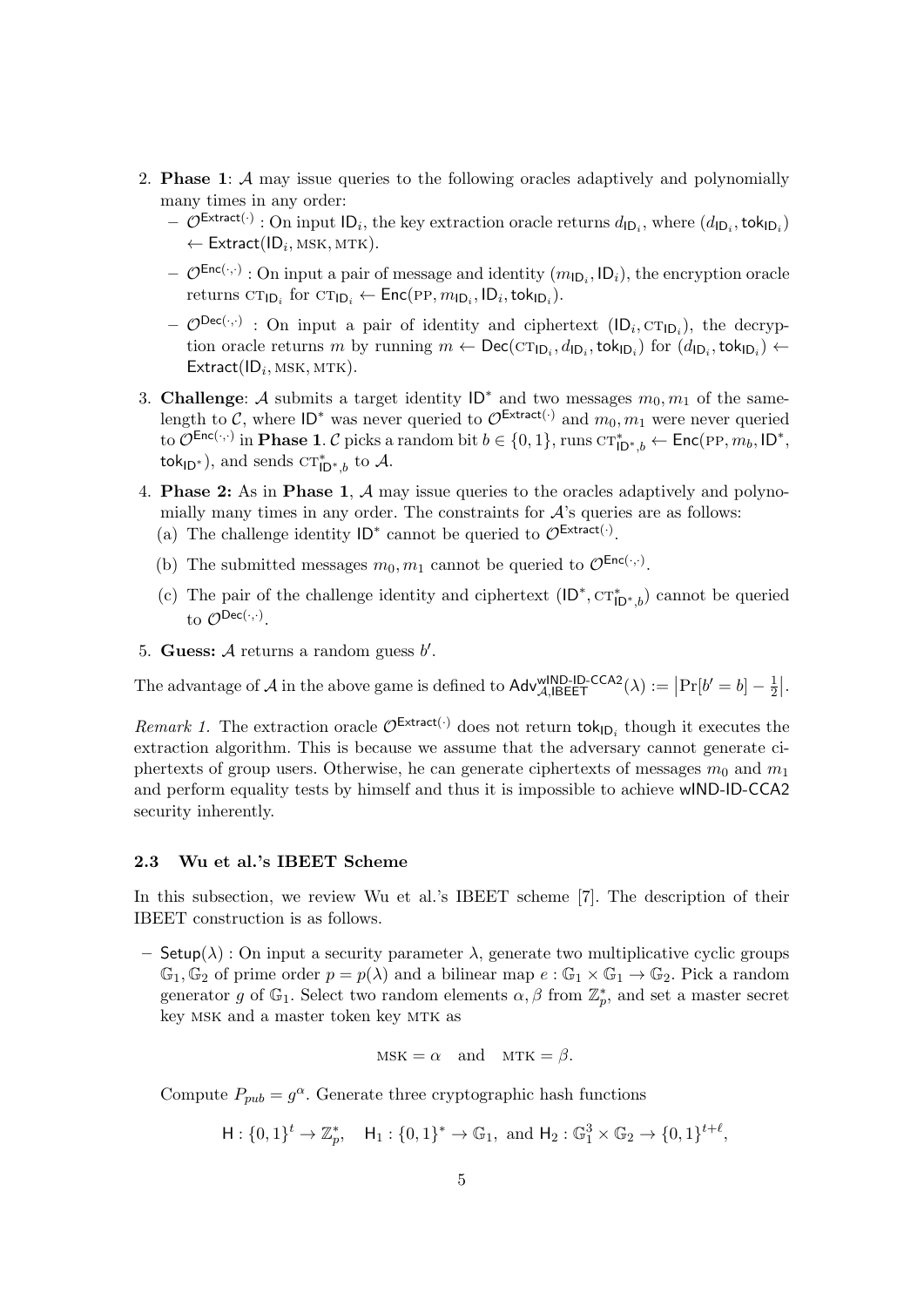where t denotes the bit-length of messages and  $\ell$  denotes the bit-length of randomness utilized in the encryption algorithm, i.e.,  $\ell = \lceil \log_2 p \rceil$  where  $\lceil a \rceil$  denotes the smallest integer that is larger than or equal to a for  $a \in \mathbb{R}$ . Finally, output a system public parameter

$$
PP = (\lambda, p, t, \ell, g, \mathbb{G}_1, \mathbb{G}_2, P_{pub}, e, H, H_1, H_2)
$$

and a pair of the master secret and master token keys (MSK, MTK).

– Extract(ID, MSK, MTK) : On input an identity ID, the master secret key MSK =  $\alpha$ , and the master token key MTK =  $\beta$ , the key generation center (KGC) computes

$$
g_{\mathsf{ID}} = \mathsf{H}_1(\mathsf{ID}), \quad d_{\mathsf{ID}} = g_{\mathsf{ID}}^{\alpha} \text{ and } \mathsf{tok}_{\mathsf{ID}} = g_{\mathsf{ID}}^{\beta},
$$

and outputs  $(d_{\text{ID}}, \text{tok}_{\text{ID}})$ .

–  $Enc(\text{PP}, m, \text{ID}, \text{tok}_{\text{ID}})$ : It takes the system public parameter PP, a message m, an identity ID, and the token to  $k_{ID}$  for identity ID as inputs and picks two random elements  $r_1, r_2$  from  $\mathbb{Z}_p^*$ . Then, it computes

$$
C_1 = \mathsf{tok}_{\mathsf{ID}}^{r_1 \mathsf{H}(m)}, \quad C_2 = g_{\mathsf{ID}}^{r_1}, \quad C_3 = g^{r_2},
$$
  

$$
C_4 = (m \| r_1) \oplus \mathsf{H}_2(C_1 \| C_2 \| C_3 \| e(P_{pub}, g_{\mathsf{ID}})^{r_2})
$$

where  $g_{\text{ID}} = H_1(\text{ID})$ . Finally, it outputs a ciphertext  $CT = (C_1, C_2, C_3, C_4)$ .

– Test(CT<sub>A</sub>, CT<sub>B</sub>) : It takes two ciphertexts CT<sub>A</sub> =  $(C_{A,1}, C_{A,2}, C_{A,3}, C_{A,4})$  and CT<sub>B</sub>  $=(C_{B,1}, C_{B,2}, C_{B,3}, C_{B,4})$  for identities  $ID_A$  and  $ID_B$ , respectively, as inputs. Check whether

$$
e(C_{A,1}, C_{B,2}) = e(C_{B,1}, C_{A,2}).
$$
\n<sup>(1)</sup>

If it holds, output 1. Otherwise, output 0.

– Dec(CT,  $d_{\text{ID}}$ , tok<sub>ID</sub>) : It takes a ciphertext CT = ( $C_1, C_2, C_3, C_4$ ), a decryption key  $d_{\text{ID}}$ and a token  $\text{tok}_{ID}$  for user ID as inputs and computes

$$
m'\|r'_1 = C_4 \oplus \mathsf{H}_2(C_1 \| C_2 \| C_3 \| e(C_3, d_{\mathsf{ID}})).
$$

Then, check whether

$$
C_1 = \text{tok}_{\text{ID}}^{r'_1 \text{H}(m')}
$$
 and  $C_2 = g_{\text{ID}}^{r'_1}.$ 

where  $g_{\text{ID}} = H_1(\text{ID})$ . If both hold, return  $m'$ . Otherwise, return  $\perp$ .

Because our attack algorithm mainly exploits the test algorithm, we specially look into the correctness of the test algorithm. Let  $CT_A$  and  $CT_B$  be valid ciphertexts of messages  $m_A$  and  $m_B$  under identities  $ID_A$  and  $ID_B$ , respectively. That is,

$$
\begin{aligned} \mathrm{CT}_A &= (C_{A,1}, C_{A,2}, C_{A,3}, C_{A,4}) \\ &= (\mathrm{tok}_{\mathsf{ID}_A}^{r_{A,1}\mathsf{H}(m_A)}, g_{\mathsf{ID}_A}^{r_{A,1}}, g^{r_{A,2}}, (m_A \| r_{A,1}) \oplus \mathsf{H}_2(C_{A,1} \| C_{A,2} \| C_{A,3} \| e(P_{pub}, g_{\mathsf{ID}_A})^{r_{A,2}})) \end{aligned}
$$

and

$$
CT_B = (C_{B,1}, C_{B,2}, C_{B,3}, C_{B,4})
$$
  
= (tok<sup>r<sub>B,1</sub>H(m<sub>B</sub>)</sup>, <sup>r<sub>B,1</sub></sup>, <sup>r<sub>B,2</sub></sup>, (*m<sub>B</sub>*||r<sub>B,1</sub>)  $\oplus$  H<sub>2</sub>(C<sub>B,1</sub>||C<sub>B,2</sub>||C<sub>B,3</sub>||e(P<sub>pub</sub>,g<sub>1D<sub>B</sub></sub>)<sup>r<sub>B,2</sub></sup>))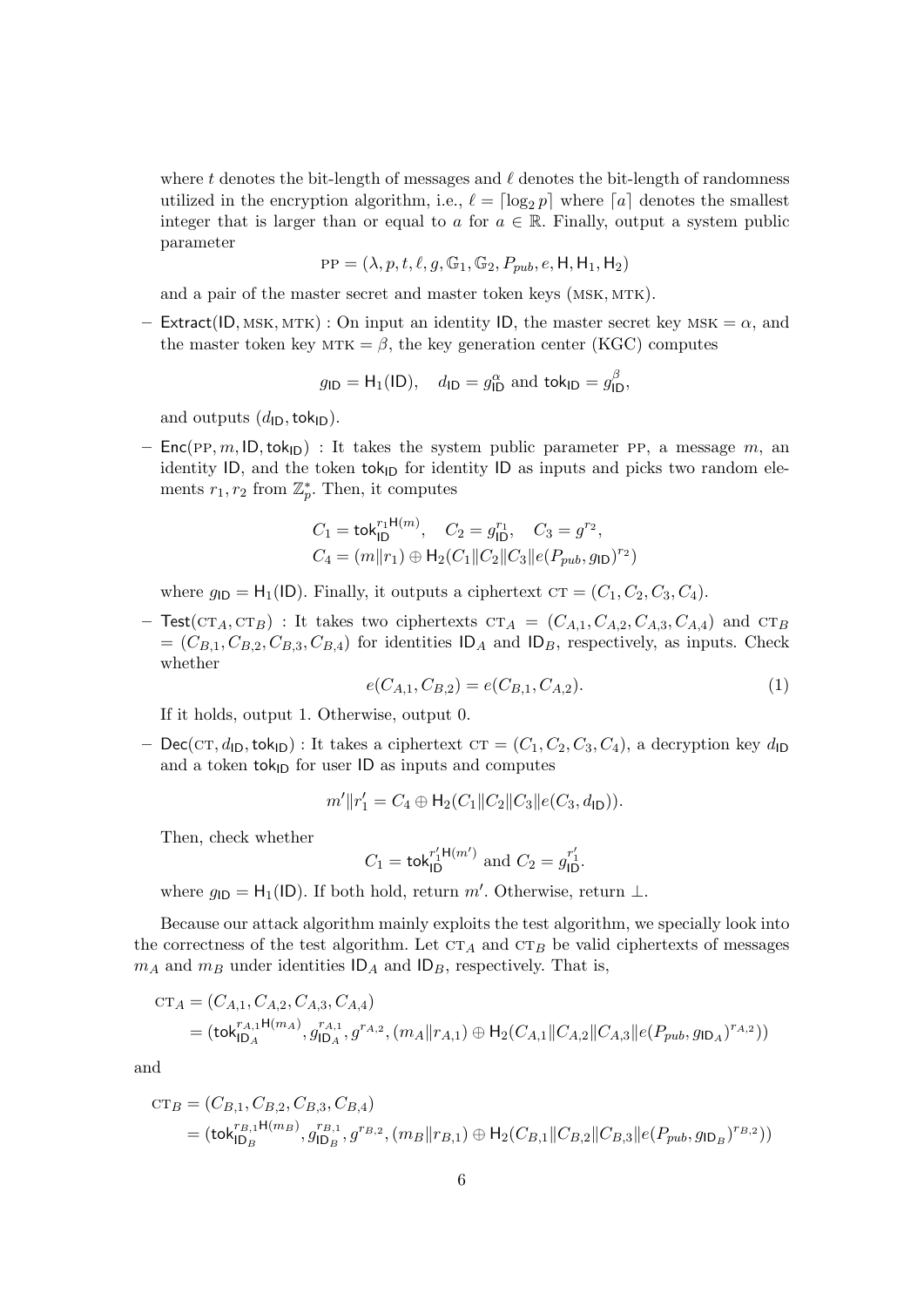for randomness  $r_{A,1}, r_{A,2}, r_{B,1}, r_{B,2} \in \mathbb{Z}_p^*$  chosen by the encryption algorithm. Thus,

$$
e(C_{A,1}, C_{B,2}) = e(\text{tok}_{\mathsf{ID}_A}^{r_{A,1}\mathsf{H}(m_A)}, g_{\mathsf{ID}_B}^{r_{B,1}}) = e(\text{tok}_{\mathsf{ID}_A}, g_{\mathsf{ID}_B})^{r_{A,1}r_{B,1}\mathsf{H}(m_A)} \tag{2}
$$

and

$$
e(C_{B,1}, C_{A,2}) = e(\text{tok}_{\mathsf{ID}_B}^{r_{B,1}\mathsf{H}(m_B)}, g_{\mathsf{ID}_A}^{r_{A,1}}) = e(\text{tok}_{\mathsf{ID}_B}, g_{\mathsf{ID}_A})^{r_{A,1}r_{B,1}\mathsf{H}(m_B)}.
$$
(3)

Since  $e(\textsf{tok}_{\mathsf{ID}_A}, g_{\mathsf{ID}_B}) = e(g_{\mathsf{ID}_A}, g_{\mathsf{ID}_B})^{\beta} = e(\textsf{tok}_{\mathsf{ID}_B}, g_{\mathsf{ID}_A})$  for the master token key MTK =  $\beta$ , Equation (2) is equal to Equation (3) if  $m_A = m_B$ . Otherwise, they are the same with a negligible probability under assuming that the exploited hash function H is collisionresistant. Therefore, the test algorithm correctly outputs the result of equality test on the input ciphertexts.

## 3 Our Attack Against Wu et al.'s IBEET Scheme

In this section, we provide our attack algorithm against Wu et al.'s IBEET construction.

Description of Our Attack Algorithm. The description of our attack algorithm is as follows.

1. At **Phase 1**, A issues an encryption oracle query with a message m and an identity ID. Then, it returns a ciphertext  $CT = (C_1, C_2, C_3, C_4)$  of message m under identity ID such that

$$
C_1 = \mathsf{tok}_{\mathsf{ID}}^{r_1 \mathsf{H}(m)}, \quad C_2 = g_{\mathsf{ID}}^{r_1}, \quad C_3 = g^{r_2},
$$
  

$$
C_4 = (m \| r_1) \oplus \mathsf{H}_2(C_1 \| C_2 \| C_3 \| e(P_{pub}, g_{\mathsf{ID}})^{r_2})
$$

where  $r_1, r_2 \in \mathbb{Z}_p^*$  are random elements chosen by the encryption algorithm and  $g_{\mathsf{ID}} =$  $H_1(ID)$ .

2. At the challenge phase, A submits a target identity  $ID^*$  and two messages  $m_0, m_1$ of the same-length such that  $H(m_0) \neq H(m_1)$ . Then, C returns the challenge ciphertext  $\mathrm{CT}^*_{\mathsf{ID}^*,b} = (C^*_1, C^*_2, C^*_3, C^*_4)$  such that

$$
C_1^* = \text{tok}_{\text{ID}^*}^{r_1^* \text{H}(m_b)}, \quad C_2^* = g_{\text{ID}^*}^{r_1^*}, \quad C_3^* = g^{r_2^*},
$$
  

$$
C_4^* = (m_b || r_1^*) \oplus \text{H}_2(C_1^* || C_2^* || C_3^* || e(P_{pub}, g_{\text{ID}^*})^{r_2^*})
$$

where b is a random bit chosen by  $\mathcal{C}, r_1^*, r_2^* \in \mathbb{Z}_p^*$  are random elements chosen by the encryption algorithm and  $g_{ID^*} = H_1(ID^*).$ 

3. Once receiving the challenge ciphertext  $\mathrm{CT}^*_{\mathsf{ID}^*,b} = (C^*_1, C^*_2, C^*_3, C^*_4)$  from C, A first computes

$$
C_1' = (C_1^{H(m)^{-1} \bmod p})^{H(m_1)}
$$
\n(4)

using the ciphertext  $CT = (C_1, C_2, C_3, C_4)$  of message m obtained at **Phase 1**. Then,  $A$  checks whether

$$
e(C'_1, C_2^*) \stackrel{?}{=} e(C_1^*, C_2)
$$

If it holds, it returns 1. Otherwise, it returns 0.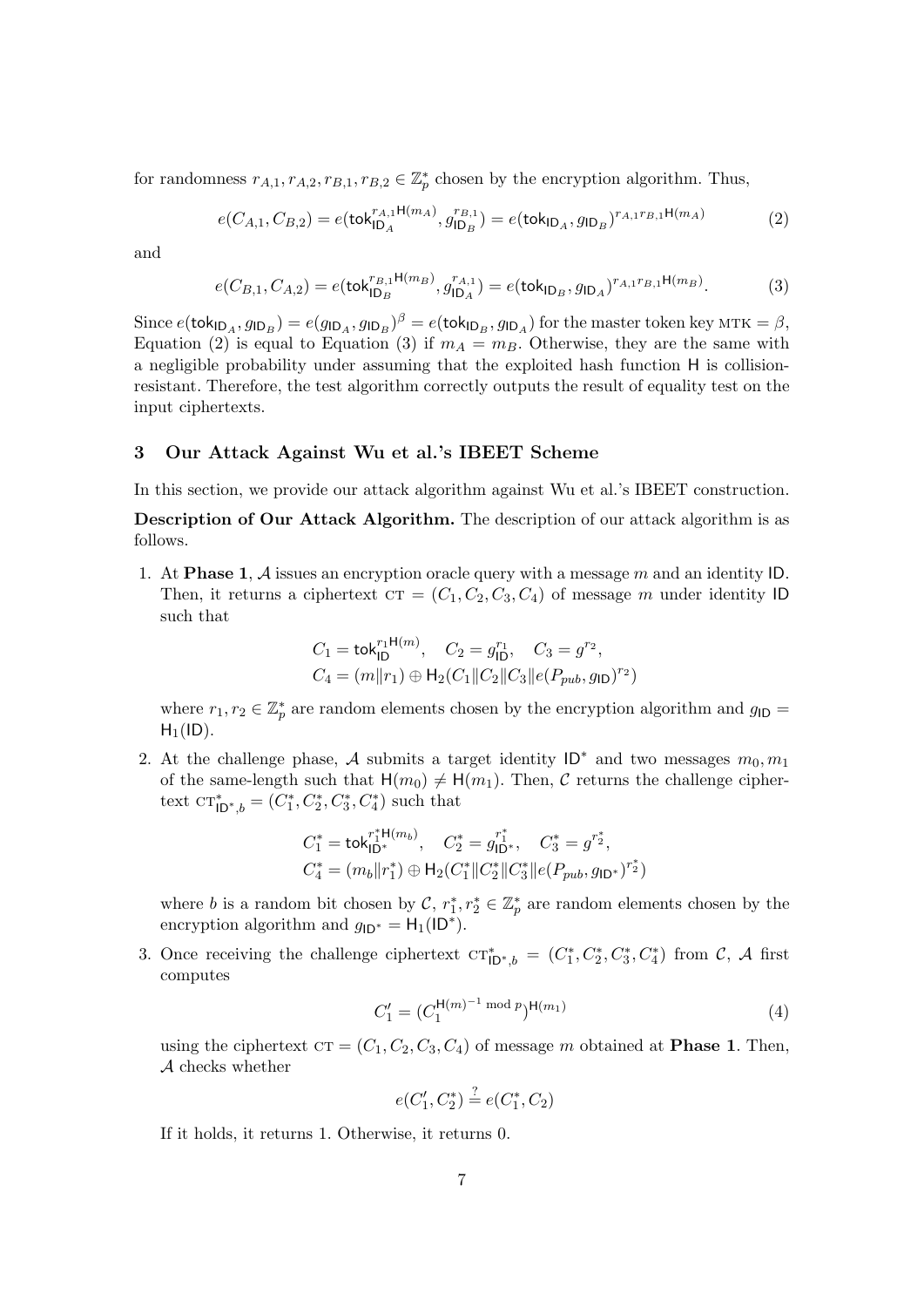Correctness of Our Attack Algorithm. The correctness of our attack algorithm is straightforward. First, from Equation (4), we have

$$
C'_1 = (C_1^{\mathsf{H}(m)^{-1} \bmod p})^{\mathsf{H}(m_1)} = ((\mathsf{tok}_{\mathsf{ID}}^{r_1 \mathsf{H}(m)})^{\mathsf{H}(m)^{-1} \bmod p})^{\mathsf{H}(m_1)} = \mathsf{tok}_{\mathsf{ID}}^{r_1 \mathsf{H}(m_1)}.
$$

Thus,

$$
e(C'_1, C^*_2) = (\text{tok}_{\mathsf{ID}}^{r_1 \mathsf{H}(m_1)}, g_{\mathsf{ID}^*}^{r_1^*}) = e(g_{\mathsf{ID}}, g_{\mathsf{ID}^*})^{\beta r_1 r_1^* \mathsf{H}(m_1)}
$$

since  $\text{tok}_{\text{ID}} = g_{\text{ID}}^{\beta}$ . On the other hand,

$$
e(C_1^*, C_2) = e(\text{tok}_{\text{ID}^*}^{r_1^* \text{H}(m_b)}, g_{\text{ID}}^{r_1}) = e(g_{\text{ID}^*}, g_{\text{ID}})^{\beta r_1 r_1^* \text{H}(m_b)}
$$

since  $\mathsf{tok}_{\mathsf{ID}^*} = g_{\mathsf{ID}^*}^{\beta}$ . Therefore, they are the same if  $b = 1$  and different if  $b = 0$  and so our attack algorithm outputs the correct answer with probability 1. We note that our attack algorithm succeeds regardless of whether  $ID = ID^*$  or not.

Notes on Our Attack. Our attack algorithm only requires a pair of message and ciphertext and takes one exponentiation in  $\mathbb{G}_1$  and two bilinear map evaluations. Furthermore, it does not need key extraction oracle and decryption oracle queries. Therefore, it seems also hard that Wu et al.'s scheme achieves more weaker indistinguishability-based security notions, such as the indistinguishability under chosen plaintext attacks and known plaintext attacks.

#### 4 Our Modification

In this section, we present our modification of Wu et al.'s IBEET construction. Before providing the description of our modification, we briefly introduce our strategy first. From our observation, a ciphertext of their scheme consists of two parts: One  $((C_3, C_4)$  in the ciphertext) is for recovering a message in the decryption algorithm and the other  $((C_1, C_2)$ in the ciphertext) is for performing equality tests in the test algorithm. To achieve the security requirement for IBEET against insider attack, only group users who have a token should be allowed to generate a valid part for equality tests in ciphertexts. However, in Wu et al.'s construction, anyone can manipulate that part when another pair of message and ciphertext is given, as described in Section 3 of this paper.

To avoid such a situation, we exploit another cryptographic tool, a keyed permutation  $F: \mathcal{K} \times \{0,1\}^n \to \{0,1\}^n$  where  $\mathcal{K}$  is a key space of F and  $n = n(\lambda)$  for the security parameter  $\lambda$ . Then, we let group users share the same key  $K \in \mathcal{K}$  for F and use it as a token for encryption. More concretely, a ciphertext of message m for identity ID in our modification has a form

$$
C_1 = F(K_1, \mathsf{H}(m)), \ C_2 = g^r, \ C_3 = (m||r) \oplus \mathsf{H}_2(C_1||C_2||e(P_{pub}, g_{\mathsf{ID}})^r)
$$

where H and  $H_2$  are cryptographic hash functions, g is a generator of the underlying group, e is a bilinear map, and  $P_{pub}$  is the master public key,  $g_{\text{ID}}$  is a hashed value of ID, and r is a randomness chosen by the encryption algorithm. Here,  $C_1$  is for the test algorithm and a pair of  $(C_2, C_3)$  is for the decryption algorithm. However, unfortunately, the above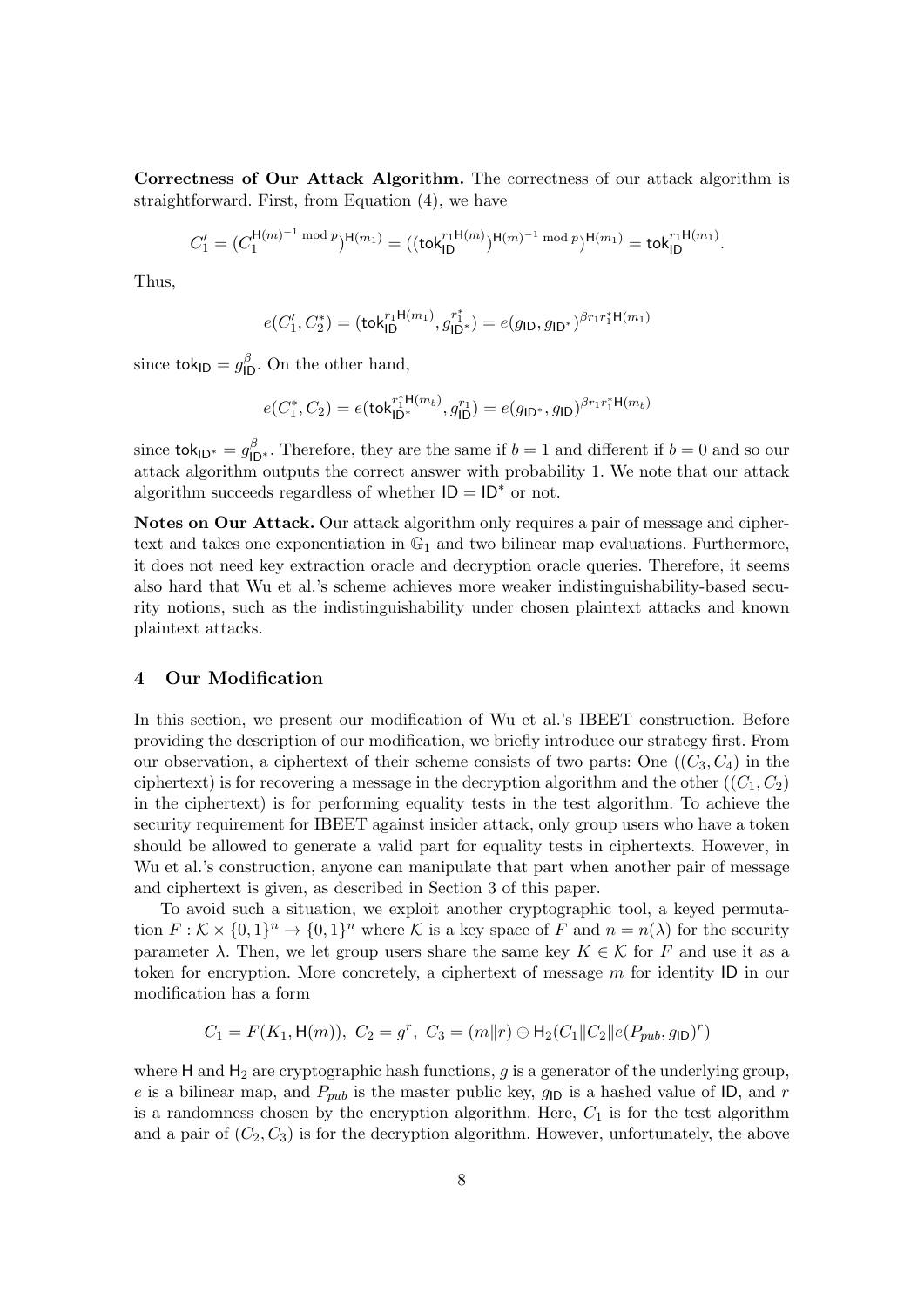provisional construction is not secure against adaptive chosen ciphertext attacks since the adversary can still generate another valid ciphertext

$$
C_1 = F(K_1, \mathsf{H}(m)), \ C_2' = g^s, \ C_3' = (m \| s) \oplus \mathsf{H}_2(C_1 \| C_2' \| e(P_{pub}, g_{\mathsf{ID}})^s)
$$

by replacing  $r$  with  $s$  and request a decryption query on it.

To make up for the above issue, we additionally employ a MAC scheme and modify the ciphertext so that it has a form

$$
C_1 = F(K_1, \mathsf{H}(m)), \ C_2 = g^r, \ C_3 = (m||r) \oplus \mathsf{H}_2(T||C_2||e(P_{pub}, g_{\mathsf{ID}})^r)
$$

where  $T \leftarrow S(K_2, C_1)$  for the signing algorithm S of the employed MAC. For correct encryption and decryption, we add the secret key  $K_2$  to both the master token key MTK and the token for encryption.

Informally, the adversary should generate at least the corresponded tag T or the solution  $(e(P_{pub}, g_{\text{ID}})^r)$  to the BDH instance to obtain a valid ciphertext by modifying the given ciphertext. Furthermore, it seems hard for him to obtain a useful information about  $F(K_1, \mathsf{H}(m_0))$  or  $F(K_1, \mathsf{H}(m_1))$  by manipulating  $C_1$  parts of valid ciphertexts of messages which are not  $m_0$  and  $m_1$ . Therefore, our scheme seems secure if F is strong pseudorandom, the exploited MAC is existentially unforgeable, and the BDH assumption holds in the random oracle model. Refer to Section 4.2 and Appendix for the details.

## 4.1 Description of Our Modification

Building Blocks. We employ a keyed permutation and a MAC for our modification. Their definitions are as follows.

**Definition 1** (Keyed Permutation [1]). Let  $F: \{0,1\}^{\kappa} \times \{0,1\}^n \rightarrow \{0,1\}^n$  be a lengthpreserving, keyed function, that is,  $F$  is a two input function where the first input is called the key and the second input is called just the input. We say that a keyed function  $F$  is a keyed permutation if for every key  $k \in \{0,1\}^{\kappa}$ , the function  $F_k(\cdot) := F(k, \cdot)$  is one-to-one.

Definition 2 (Message Authentication Code). A message authentication code MAC consists of the following three polynomial time algorithms:

- $\mathsf{G}(\lambda)$ : On input a security parameter  $\lambda$ , it returns a secret key K.
- $S(K, m)$ : Given the secret key K and a message m, it returns a tag T.
- $\mathsf{V}(K,m,T)$ : Given the secret key K, a message m, and a tag T, it returns 1 or 0.

Note that we do not exploit the verification algorithm  $V$  in our modification, but we assume that the signing algorithm S is deterministic.

Description of Our Modification. The description of our modification is as follows:

– Setup( $\lambda$ ) : It generates parameters p,  $\mathbb{G}_1$ ,  $\mathbb{G}_2$ ,  $e : \mathbb{G}_1 \times \mathbb{G}_1 \to \mathbb{G}_2$ ,  $MSK = \alpha$ , and  $P_{pub} = g^{\alpha}$  by the same manner as in Wu et al.'s setup algorithm. Choose a keyed permutation  $F: \{0,1\}^n \times \{0,1\}^n \to \{0,1\}^n$  for positive integers  $\kappa = \kappa(\lambda)$  and  $n =$  $n(\lambda)$ . Select a random value  $K_1$  from  $\{0,1\}^{\kappa}$ . Generate a MAC scheme MAC =  $(G, S, V)$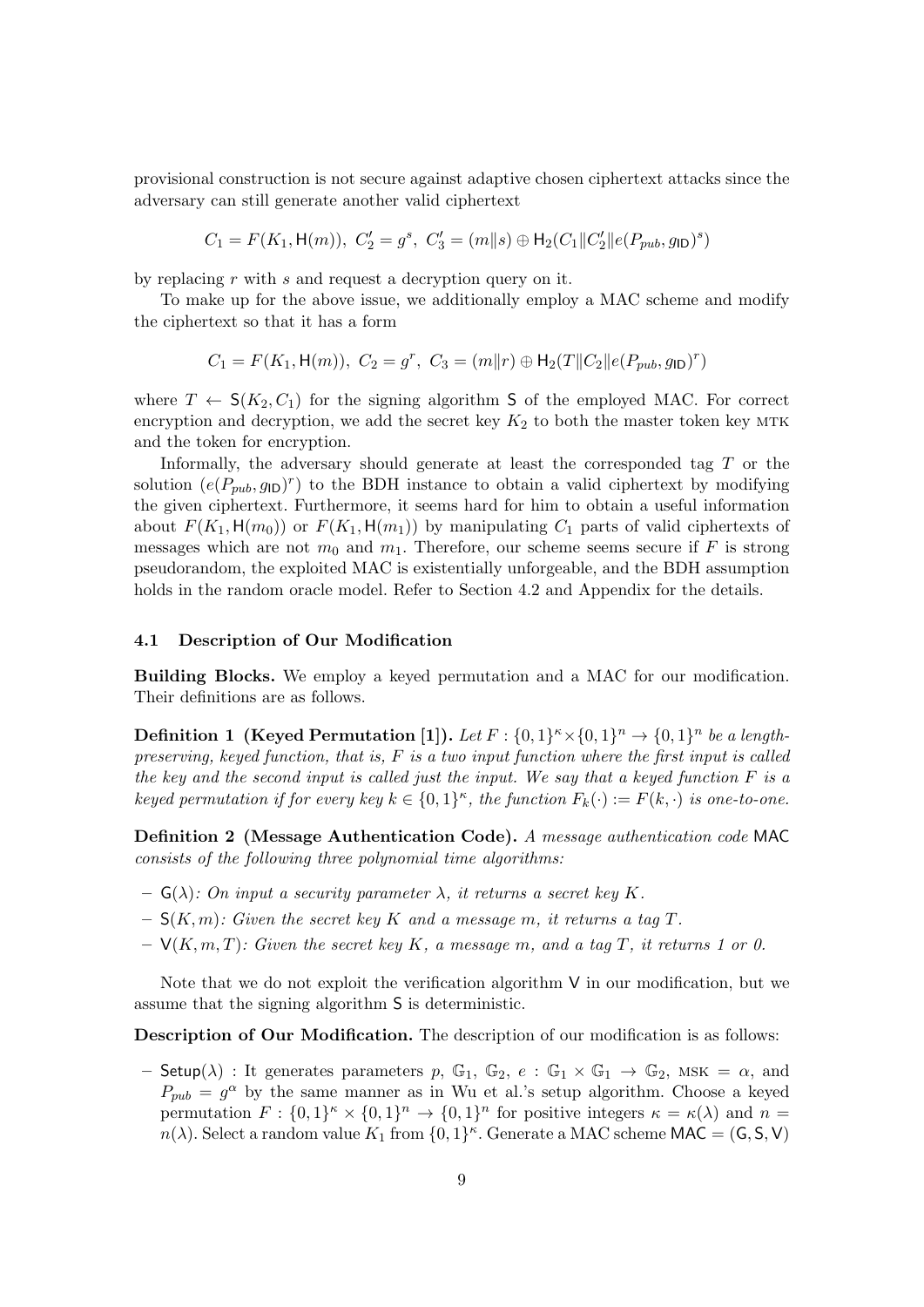and obtain  $K_2$  by running  $\mathsf{G}(\lambda)$ . Set the master token key MTK =  $(K_1, K_2)$ . Generate three cryptographic hash functions

 $H: \{0,1\}^t \to \{0,1\}^n$ ,  $H_1: \{0,1\}^* \to \mathbb{G}_1$ , and  $H_2: \mathcal{T} \times \mathbb{G}_1 \times \mathbb{G}_2 \to \{0,1\}^{t+\ell}$ ,

where t denotes the bit-length of messages,  $\ell$  denotes the bit-length of randomness utilized in the encryption algorithm and  $\mathcal T$  denotes the range of outputs of S. We remark that the image of  $H$  and the domain of  $H_2$  are slightly modified from those of the original scheme. Finally, output a system public parameter

 $PP = (\lambda, p, t, \ell, q, \mathbb{G}_1, \mathbb{G}_2, P_{m,b}, e, F, \text{MAC}, H, H_1, H_2)$ 

and a pair of the master secret and master token keys (MSK, MTK).

- Extract(ID, MSK, MTK) : While  $d_{\text{ID}}$  is generated by the same manner as in Wu et al.'s extract algorithm, tok<sub>ID</sub> is set to MTK =  $(K_1, K_2)$ , and it outputs  $(d_{\text{ID}}, \text{tok}_{\text{ID}})$ .
- $Enc(\text{PP}, m, \text{ID}, \text{tok}_{\text{ID}})$ : Given the system public parameter PP, a message m, an identity ID, and the token to  $k_{\text{ID}} = (K_1, K_2)$  for identity ID as inputs, pick a random element r from  $\mathbb{Z}_p^*$ . Then, it computes

$$
C_1 = F_1(K_1, \mathsf{H}(m)), \ C_2 = g^r, \ C_3 = (m||r) \oplus \mathsf{H}_2(T||C_2||e(P_{pub}, g_{\mathsf{ID}})^r)
$$
(5)

where  $T \leftarrow S(K_2, C_1)$  and  $g_{\text{ID}} = H_1(\text{ID})$ . Finally, it outputs a ciphertext  $CT =$  $(C_1, C_2, C_3).$ 

- Test( $\text{CT}_A, \text{CT}_B$ ) : On input two ciphertexts  $\text{CT}_A = (C_{A,1}, C_{A,2}, C_{A,3})$  and  $\text{CT}_B = (C_{B,1}, C_{B,1})$  $C_{B,2}, C_{B,3}$ ) for identities  $ID_A$  and  $ID_B$ , respectively, check whether  $C_{A,1} = C_{B,1}$ . If it holds, output 1. Otherwise, output 0.
- Dec(CT,  $d_{\text{ID}}$ , tok<sub>ID</sub>) : Given a ciphertext CT = ( $C_1$ ,  $C_2$ ,  $C_3$ ), a decryption key  $d_{\text{ID}}$  and a token tok<sub>ID</sub> =  $(K_1, K_2)$  for user ID as inputs, compute

$$
m'\|r' = C_3 \oplus H_2(T\|C_2\|e(C_2,d_{\mathsf{ID}})).
$$

where  $T \leftarrow \mathsf{S}(K_2, C_1)$ . Then, it checks whether  $C_1 = F_1(K_1, \mathsf{H}(m'))$  and  $C_2 = g^{r'}$ . If both hold, return  $m'$ . Otherwise, return  $\perp$ .

*Remark 2.* While a token to  $k_{\text{ID}}$  is changed per identity ID in the original construction, it is fixed for all group users in our modification. We note that since designated senders should know a receiver's token key to generate a ciphertext, it is not a secret information among all group users. Thus, using the same token key among them does not cause any security issue under Wu et al.'s security model. On the other hand, it enables us to improve the efficiency of our modification by realizing a part of ciphertext for the test algorithm using a keyed permutation.

Correctness of Our Modification. Let  $CT = (C_1, C_2, C_3)$  be a valid ciphertext of message m with respect to identity  $|D|$ , i.e., it satisfies Equation (5) for some r. Then, for  $T \leftarrow S(K_2, C_1)$  with a deterministic algorithm S,

$$
m' || r'_1 = C_3 \oplus H_2(T || C_2 || e(C_2, d_{\text{ID}}))
$$
  
=  $(m || r) \oplus H_2(T || C_2 || e(P_{pub}, g_{\text{ID}})^r) \oplus H_2(T || C_2 || e(C_2, d_{\text{ID}})) = m || r$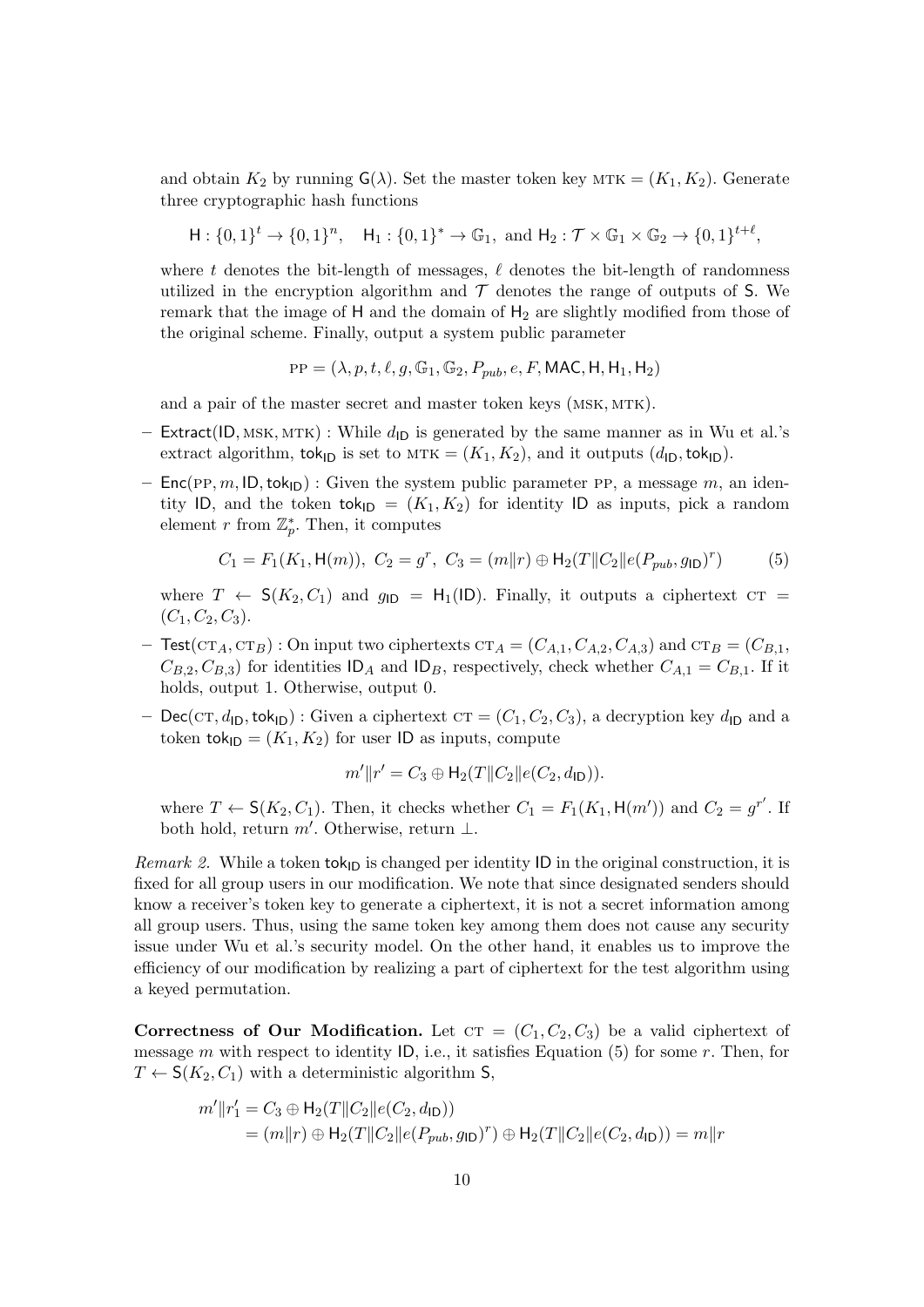since  $e(P_{pub}, g_{\mathsf{ID}})^r = e(g^{\alpha}, g_{\mathsf{ID}})^r = e(g^r, g_{\mathsf{ID}}^{\alpha}) = e(C_2, d_{\mathsf{ID}})$ . Moreover, it holds both  $C_1$  $= F(K_1, \mathcal{H}(m'))$  and  $C_2 = g^{r'}$ . Thus, our decryption algorithm returns m correctly.

Suppose that two valid ciphertexts  $CT_A = (C_{A,1}, C_{A,2}, C_{A,3})$  and  $CT_B = (C_{B,1}, C_{B,2},$  $C_{B,3}$ ) of messages  $m_A$  and  $m_B$  for identities  $ID_A$  and  $ID_B$ , respectively, are given. Then,

$$
C_{A,1} = F(K_1, \mathsf{H}(m_A))
$$
 and  $C_{B,1} = F(K_1, \mathsf{H}(m_B))$ 

and so the test algorithm always outputs 1 if  $m_A = m_B$  and outputs 0 if  $m_A \neq m_B$ with overwhelming property when the exploited hash function H is collision-resistant. Therefore, our modification is correct.

Efficiency Comparison of Our Modification with the Original Scheme. We now compare the efficiency of our modification and the original construction. Our encryption algorithm replaces two components  $(C_1, C_2)$  in the original construction, which are obtained by two exponentiations, with one component  $C_1$ , which is an output of a keyed permutation. It also replaces the first component of an input of  $H_2$  by the output of the signing algorithm of the MAC. In general, it is regarded that an evaluation of keyed permutation and an execution of the signing algorithm of MACs much cheaper than an ex ponentiation and so our encryption algorithm is more efficient. This modification also yields to replacing an exponentiation with an evaluation of keyed permutation and an execution of the signing algorithm of the MAC in the decryption algorithm. Finally, whereas the test algorithm of the original construction requires two bilinear map evaluations, ours consists of checking equality between two components. Thus, our test algorithm saves two bilinear map evaluations.

#### 4.2 Security Analysis

Now, we show that our modification is wIND-ID-CCA2 secure under Wu et al.'s security model. To this end, we first introduce three cryptographic assumptions below which will be utilized for our security proof.

**Definition 3 (Bilinear Diffie-Hellman Assumption).** Let  $\mathbb{G}_1$ ,  $\mathbb{G}_2$  be two multiplicative cyclic groups of prime order  $p = p(\lambda)$  for the security parameter  $\lambda$ . Let g be a generator of  $\mathbb{G}_1$  and  $e : \mathbb{G}_1 \times \mathbb{G}_1 \to \mathbb{G}_2$  be a bilinear map. The Bilinear Diffie-Hellman (BDH) problem on  $(g, \mathbb{G}_1, \mathbb{G}_2, e)$  is to find  $e(g, g)^{xyz}$  where  $g^x, g^y, g^z$  are given for randomly chosen  $x, y, z$  from  $\mathbb{Z}_p^*$ . For a PPT adversary A, its advantage in solving the BDH problem on  $(g, \mathbb{G}_1, \mathbb{G}_2, e)$  is defined to  $\Pr[\mathcal{A}(g^x, g^y, g^z) = e(g, g)^{xyz}].$ 

We say that the BDH assumption holds if for any  $PPT$  adversary  $A$ , its advantage is negligible in the security parameter  $\lambda$ .

Definition 4 (Strong Pseudorandom Permutation from Definition 3.28 in [1]). We say that a keyed permutation  $F: \{0,1\}^{\kappa(\lambda)} \times \{0,1\}^{n(\lambda)} \rightarrow \{0,1\}^{n(\lambda)}$  is a strong pseudorandom permutation if for any PPT adversary A, it holds that

$$
\left|\Pr[\mathcal{A}^{F_k(\cdot), F_k^{-1}(\cdot)}(\lambda) = 1] - \Pr[\mathcal{A}^{f(\cdot), f^{-1}(\cdot)}(\lambda) = 1]\right|
$$

is negligible in the security parameter  $\lambda$  where k is chosen uniformly at random from  ${0,1}^{\kappa(\lambda)}$  and f is chosen uniformly at random from the set of permutations on  $n(\lambda)$ -bits.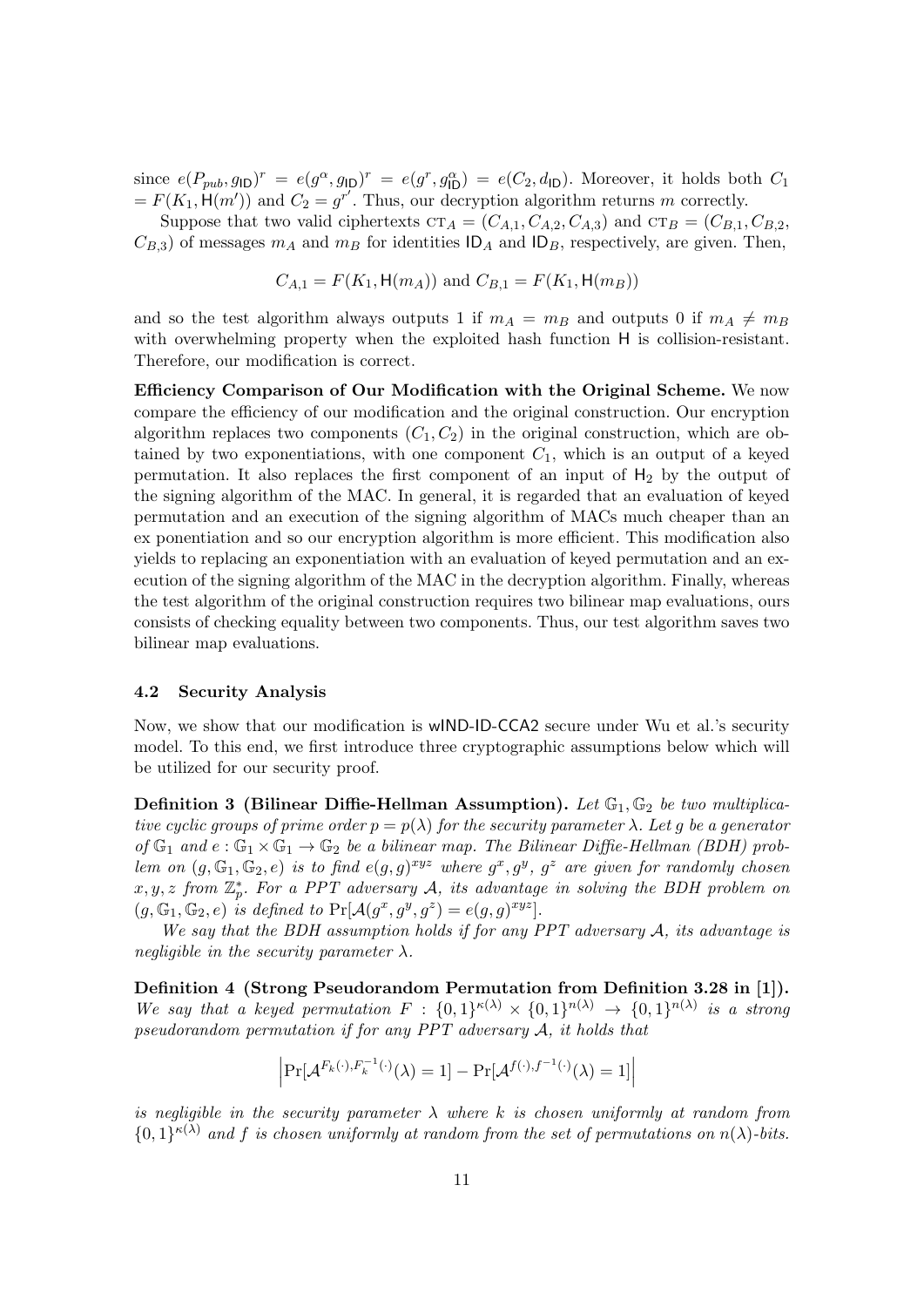We note that a strong pseudorandom permutation can be implemented using a block cipher in practice. See [1, Chapter 5] for details.

Definition 5 (Existential Unforgeability under Chosen Message Attacks). We say that a message authentication code  $MAC = (G, S, V)$  is existentially unforgeable under chosen message attack if for any  $PPT$  adversary  $A$  who can access to the signing oracle  $\mathcal{O}^{\mathsf{S}(K,\cdot)},$ 

$$
|\Pr[\mathsf{V}(K,m,T)=1]|
$$

is negligible in the security parameter  $\lambda$  where  $K \leftarrow G(\lambda)$ ,  $(m, T)$  is the output of A and m is not queried to  $\mathcal{O}^{\mathsf{S}(K,\cdot)}$ .

The following theorem shows that our modification is wIND-ID-CCA2 secure in the random oracle model if the BDH assumption holds, the exploited  $F$  is a strong pseudorandom permutation and the employed MAC scheme is existentially unforgeable under chosen message attack. We give the detailed proof of the theorem in Appendix.

**Theorem 1.** Our modification presented in Section 4.1 is wIND-ID-CCA2 secure if the exploited  $F$  is a strong pseudorandom permutation, the exploited MAC is existentially unforgeable under chosen message attack and the BDH assumption holds in the random oracle model.

Sketch Proof. We prove this theorem by using the standard hybrid argument. To this end, we first define a series of security games below. Let  $CT^* = (C_1^*, C_2^*, C_3^*)$  denote the challenge ciphertext in security games.

**Game**<sub>0</sub>: This is equivalent to the original security game described in Section 2.2.

**Game**<sub>1</sub>: This is almost the same as **Game**<sub>0</sub>, except that F is replaced by a truly random permutation f which is chosen uniformly at random from the set of permutations on *n*-bits and modelled as a random oracle with the constraint that  $m_0$  and  $m_1$  cannot be queried to this random oracle.

**Game**<sub>2</sub>: This is almost the same as  $\mathbf{Game}_1$ , except that the adversary cannot request decryption queries on valid ciphertexts  $CT = (C_1, C_2, C_3)$  such that  $C_1 = C_1^*$ , but  $CT \neq$  $CT^*$ .

We first show that the difference between adversarial advantages in  $Game_0$  and **Game**<sub>1</sub> is negligible in the security parameter if the exploited  $\bf{F}$  is a strong pseudorandom permutation by using the difference lemma [5]. Next, since if the adversary can generate a valid ciphertext  $CT = (C_1, C_2, C_3)$  such that  $C_1 = C_1^*$ , but  $CT \neq CT^*$ , then the value T which is the outcome of  $S(K_2, f(m_b))$  for the challenge message  $m_b$ , should appear at the  $H_2$  oracle query. Using this property, we prove that the difference between adversarial advantages in  $Game_1$  and  $Game_2$  is negligible if the employed MAC scheme is existentially unforgeable under chosen message attack. Finally, we show that the advantage of the adversary in  $\mathbf{Game}_2$  is negligible if the BDH assumption holds by constructing a simulator who solves the BDH problem using the adversary in Game2, which is almost the same as that in the proof of Theorem 1 in [7]. See Appendix for details.  $\square$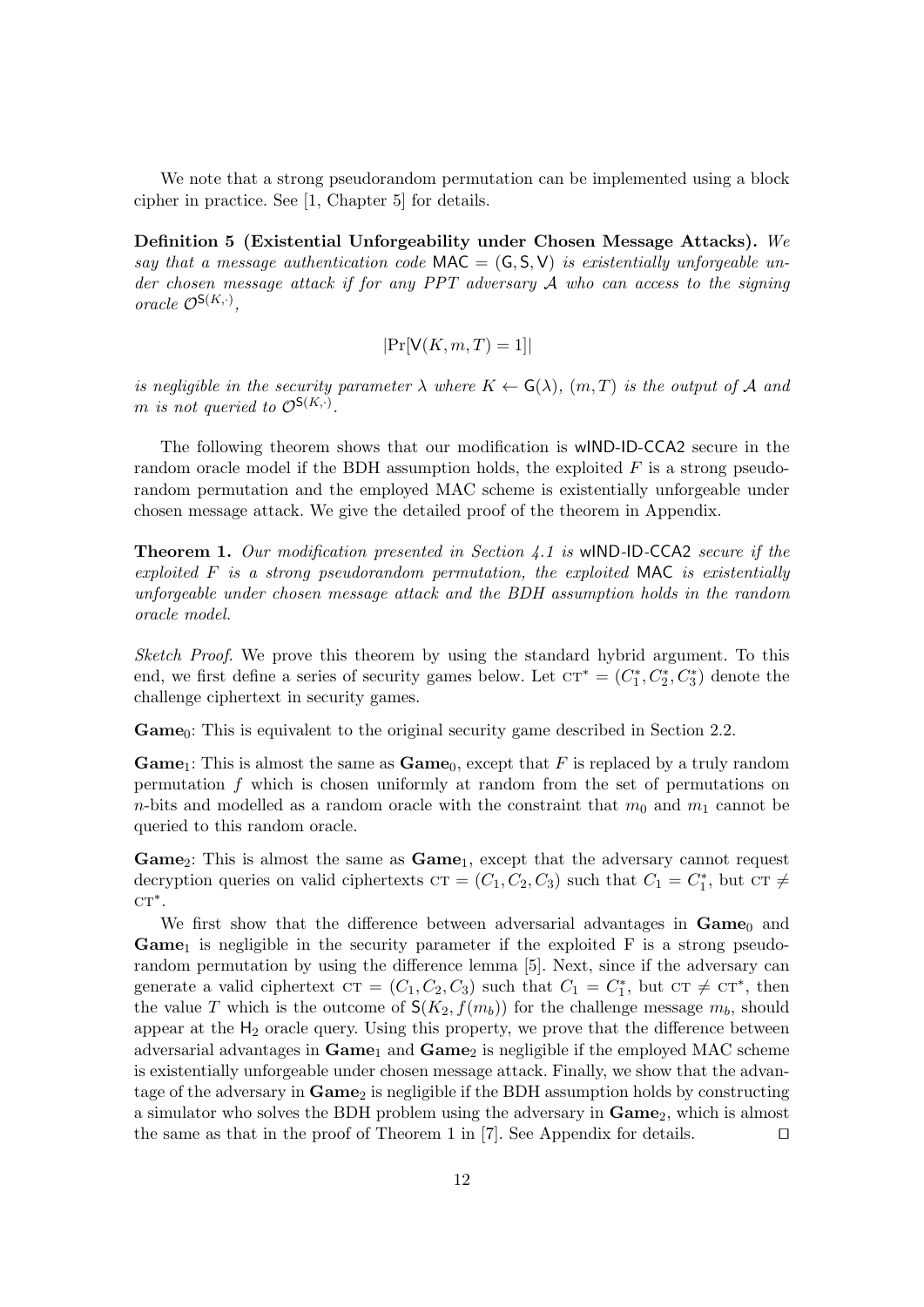# 5 Conclusion

In this paper, we presented an attack on the identity-based encryption scheme with equality test against insider attack, proposed by Wu et al. [7]. Then, we provided a modification of their scheme and showed that it achieves the weak indistinguishability under adaptive identity and chosen ciphertext attacks, which was defined and claimed to be achieved in the original paper.

From our observation, Wu et al.'s original security model does not capture attacks by group members who can generate valid ciphertexts of group members, but did not generate a target ciphertext. It would be an interesting open problem to establish a security model that captures such an attack, which seems stronger than the current one, and to design a scheme satisfying this security model.

#### References

- 1. J. Katz and Y. Lindell. Introduction to Modern Cryptography. Chapman & Hall/CRC, 2008.
- 2. H. T. Lee, S. Ling, J. H. Seo, and H. Wang. Semi-generic construction of public key encryption and identity-based encryption with equality test. Inf. Sci., 373:419–440, 2016.
- 3. H. T. Lee, S. Ling, J. H. Seo, H. Wang, and T. Youn. Public key encryption with equality test in the standard model. IACR Cryptology ePrint Archive, 2016:1182, 2016.
- 4. S. Ma. Identity-based encryption with outsourced equality test in cloud computing. Inf. Sci., 328:389– 402, 2016.
- 5. V. Shoup. Sequences of games: a tool for taming complexity in security proofs. IACR Cryptology ePrint Archive, 2004:332, 2004.
- 6. L. Wu, Y. Zhang, K. R. Choo, and D. He. Efficient and secure identity-based encryption scheme with equality test in cloud computing. Future Generation Comp. Syst., 73:22–31, 2017.
- 7. T. Wu, S. Ma, Y. Mu, and S. Zeng. ID-based encryption with equality test against insider attack. In Information Security and Privacy - 22nd Australasian Conference, ACISP 2017, Auckland, New Zealand, July 3-5, 2017, Proceedings, Part I, pages 168–183, 2017.

## A Proof of Theorem 1

**Theorem 1.** Our modification presented in Section 4.1 is wIND-ID-CCA2 secure if the exploited  $F$  is a strong pseudorandom permutation, the exploited MAC is existentially unforgeable under chosen message attack and the BDH assumption holds in the random oracle model.

Proof. We prove this theorem by using the standard hybrid argument. To this end, we first define a series of security games below. Let  $CT^* = (C_1^*, C_2^*, C_3^*)$  denote the challenge ciphertext in security games.

**Game**<sub>0</sub>: This is equivalent to the original security game described in Section 2.2.

**Game**<sub>1</sub>: This is almost the same as **Game**<sub>0</sub>, except that F is replaced by a truly random permutation f which is chosen uniformly at random from the set of permutations on *n*-bits and modelled as a random oracle with the constraint that  $m_0$  and  $m_1$  cannot be queried to this random oracle.

**Game**<sub>2</sub>: This is almost the same as  $\mathbf{Game}_1$ , except that the adversary cannot request decryption queries on valid ciphertexts  $CT = (C_1, C_2, C_3)$  such that  $C_1 = C_1^*$ , but  $CT \neq$  $CT^*$ .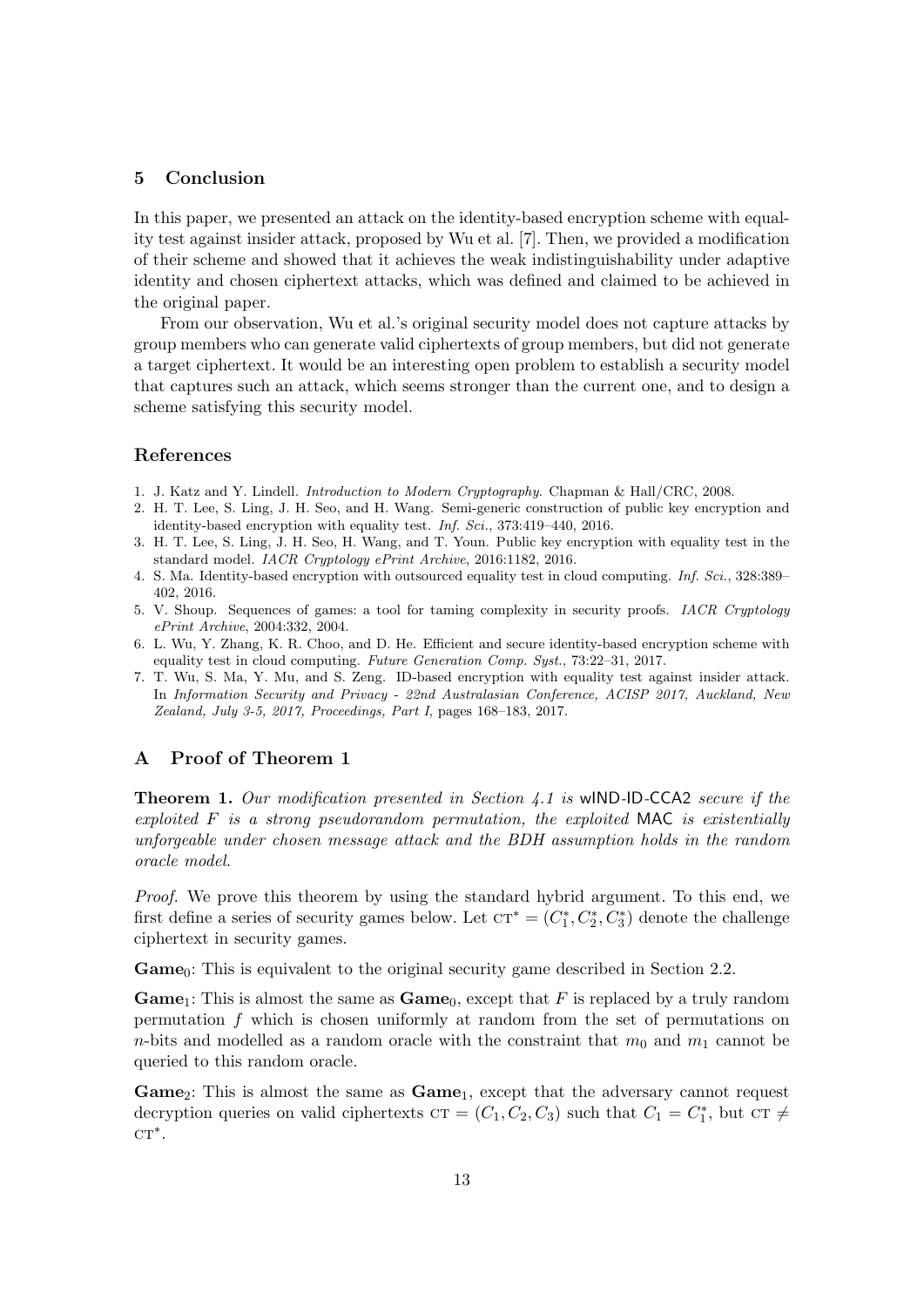The difference between  $\mathbf{Game}_0$  and  $\mathbf{Game}_1$  is the replacement of a keyed permutation only. Thus, by the difference lemma [5], we obtain that the difference between adversarial advantages of those two games is bounded by the advantage of any PPT adversary who breaks strong pseudorandomness of the exploited keyed permutation  $F$ . Since we assume that  $F$  is a strong pseudorandom permutation, we have that this difference is negligible in the security parameter.

**Lemma 1.** The difference between adversarial advantages in  $Game_1$  and  $Game_2$  is negligible in the security parameter if the exploited MAC scheme is existentially unforgeable under chosen message attack in the random oracle model.

*Proof of Lemma 1.* We analyze the difference between adversarial advantages in  $Game_1$ and  $Game_2$ . Let  $\mathcal D$  be the event that the adversary asks a decryption oracle query on a valid ciphertext  $CT = (C_1, C_2, C_3)$  such that  $C_1 = C_1^*$ , but  $CT \neq CT^*$ . We construct a simulator B who breaks existential unforgeability of the exploited  $MAC = (G, S, V)$  using the adversary A who generates the event D. Suppose that the signing oracle  $\mathcal{O}^{S(K,\cdot)}$ , which takes a message m as an input and returns the outcome of  $S(K, m)$ , and the verification oracle  $\mathcal{O}^{V(K,\cdot,\cdot)}$ , which takes a pair of message m and tag T as an input and returns the outcome of  $V(K, m, T)$ , are given to  $\beta$  for the fixed target secret key K. Then,  $\beta$  performs as follows.

- 1. B runs Setup( $\lambda$ ) to generate a system public parameter PP, replaces a MAC scheme in PP by the target MAC scheme MAC, and passes PP to  $A$ .
- 2.  $\beta$  responses  $\mathcal{A}$ 's queries by the following manner:
	- $-$  O<sup>H</sup> query: Given  $m \in \{0,1\}^t$  as an input, it first checks whether there exists the same input stored at the H-table, which was initiated as an empty set at the beginning of the game. If exists, it returns the stored value. Otherwise, it generates a random value  $h \in \{0,1\}^n$ , stores  $(m,h)$  at the H-table, and returns h.
	- $\mathcal{O}^{H_1}$  query: On input  $ID \in \{0,1\}^*$ , it first searches the  $H_1$ -table, which was initiated as an empty set at the beginning of the game. If the same input is stored, it returns the stored value. Otherwise, it chooses a random value  $h_1 \in \mathbb{G}_1$ , stores  $(\mathsf{ID}, h_1)$  at the H<sub>1</sub>-table, and returns  $h_1$ .
	- $\mathcal{O}^{H_2}$  query: Given a pair  $(T, C_2, E) \in \mathcal{T} \times \mathbb{G}_1 \times \mathbb{G}_2$  as an input, it first searches the H2-table, which was initiated as an empty set at the beginning of the game. If the same input is stored at the table, it outputs the stored value. Otherwise, it selects a random value  $h_2 \in \{0,1\}^{t+\ell}$ , adds  $(T, C_2, E, h_2)$  to the H<sub>2</sub>-table, and returns  $h_2$ .
	- $\mathcal{O}^f$  query: On input h, it first checks whether h is stored at the f-table, which was initiated as an empty set at the beginning of the game. If exists, it returns the stored value. Otherwise, it selects a random value  $R_f$  from  $\{0,1\}^n \setminus S_{fout}$  where  $S_{fout}$  is the set of outputs stored at the f-table. Then, it stores  $(h, R_f)$  at the  $f$ -table and returns  $R_f$ .
	- $\mathcal{O}^{\mathsf{Extract}}$  query: On input an identity ID,  $\beta$  returns  $d_{\mathsf{ID}}$  by computing  $d_{\mathsf{ID}} = g_{\mathsf{ID}}^{\alpha}$ using the master secret key  $MSK = \alpha$ .
	- $\mathcal{O}^{\mathsf{Enc}}$  query: Given an identity ID and a message m, it first requests  $\mathcal{O}^{\mathsf{H}}$  query on input m and receives h. Then, it requests  $\mathcal{O}^f$  query on input h and receives  $R_f$ .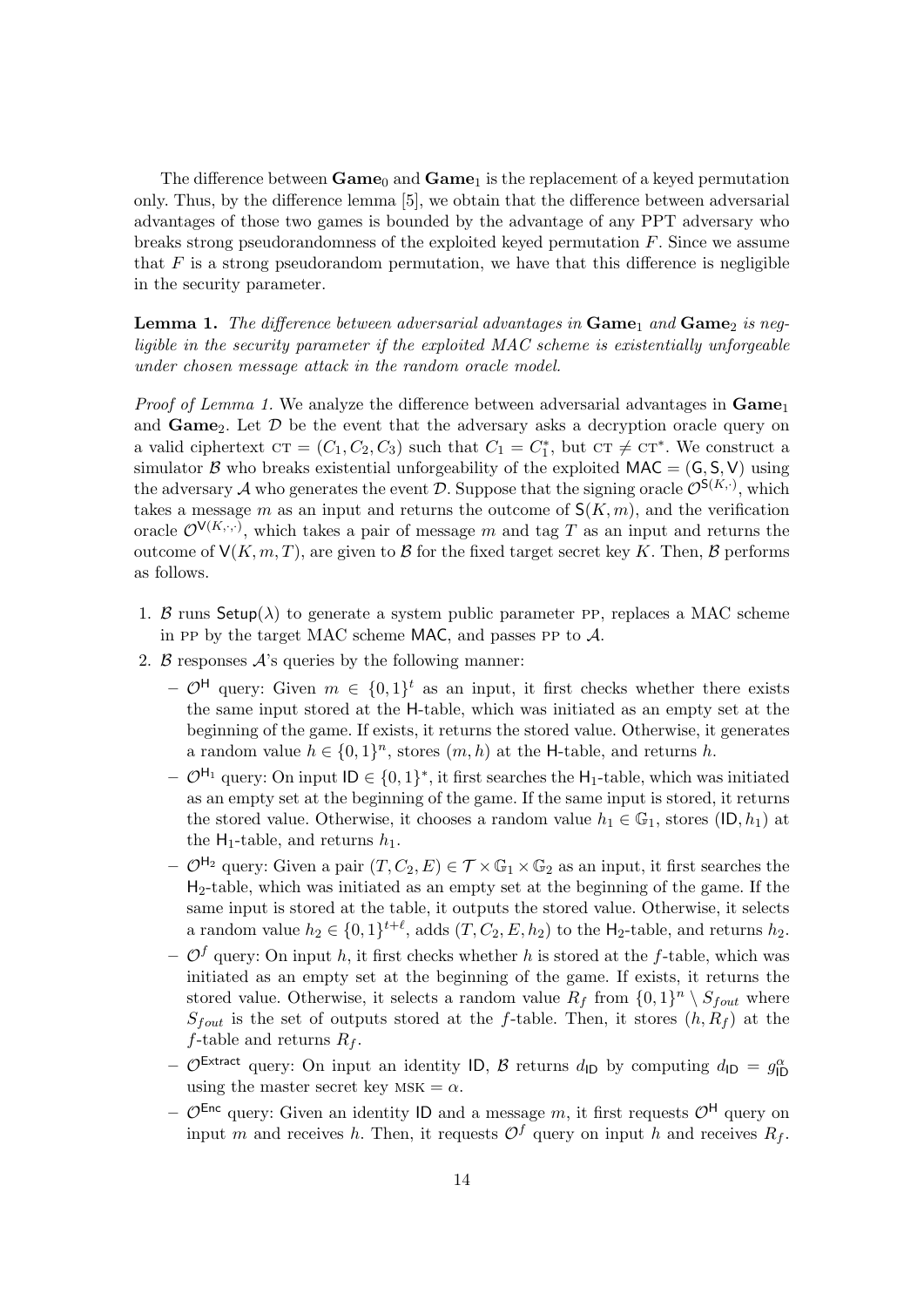Thereafter, it requests  $O^{\mathsf{S}(K,\cdot)}$  query on  $R_f$  and receives T. It sets a ciphertext  $CT = (C_1, C_2, C_3)$  so that

$$
C_1 = R_f, C_2 = g^r
$$
, and  $C_3 = (m||r) \oplus h_2$ 

where r is a random element from  $\mathbb{Z}_p^*$  and  $h_2$  is the result of  $\mathcal{O}^{H_2}$  query on  $(T, C_2, e(P_{pub}, g_{\text{ID}})^r)$ . Finally, it returns  $CT = (C_1, C_2, C_3)$ .

- $\mathcal{O}^{\text{Dec}}$  query: Given a ciphertext  $CT = (C_1, C_2, C_3)$ , it first asks a signing oracle query  $\mathcal{O}^{S(K,\cdot)}$  on  $C_1$  and receives T. Then, it computes  $e(C_2, d_{\mathsf{ID}})$ , requests  $\mathcal{O}^{\mathsf{H}_2}$ query on  $(T, C_2, e(C_2, d_{\text{ID}}))$  and receives  $h_2$ . Using  $h_2$  and  $C_3$ , it recovers m and r, and then checks whether  $(H(m), C_1)$  is stored at the f-table and  $C_2 = g^r$ . If both hold, it returns m. Otherwise, it returns  $\perp$ .
- 3. Once A submits the target identity  $ID^*$  and two messages  $m_0, m_1, B$  selects a random bit  $b \in \{0, 1\}$  and asks an f-query on  $m_b$ . Then, it sets a challenge ciphertext to

$$
C_1^* = f(m_b)
$$
,  $C_2^* = g^{r^*}$ , and  $C_3^* = R_2^*$ 

for randomly chosen  $r^*$  and  $R_2^*$  from  $\mathbb{Z}_p^*$  and  $\{0,1\}^{t+n}$ , respectively, and sends  $CT^*$  =  $(C_1^*, C_2^*, C_3^*)$  to A.

- 4. B responses A's queries as almost the same as in Step 2, except the case that  $(C_1^*, \cdot, \cdot)$ is queried to the decryption oracle. In this case, the decryption oracle returns ⊥.
- 5. Once A outputs its guess, B selects a random element  $(T, C_2, E, h_2)$  from the H<sub>2</sub>-table and outputs  $(f(m_b), T)$ .

We note that if the event  $\mathcal D$  occurs, the above game is the case that  $\mathcal B$  interacts with A in Game<sub>1</sub>. Otherwise, it is the case that B interacts with A in Game<sub>2</sub>. On the other hand, in order that the event D occurs, A should request an  $H_2$ -oracle query on  $(T, C_2, E)$ where T is the output of  $S(K, f(m_b))$ . So, the H<sub>2</sub>-table includes the value T such that  $1 \leftarrow V(K, f(m_b), T)$  and  $f(m_b)$  is not queried to the  $\mathcal{O}^{S(K,\cdot)}$  oracle since  $m_0$  and  $m_1$  cannot be queried to the encryption oracle. Thus,  $\beta$  can break existential unforgeability of MAC with probability  $1/q_{H_2}$  if D occurs where  $q_{H_2}$  is the number of  $H_2$  queries. Therefore, the difference between adversarial advantages of  $Game_1$  and  $Game_2$  is negligible if the exploited MAC is existentially unforgeable under chosen message attack.  $\square$ 

**Lemma 2.** The advantage of the adversary in  $\textbf{Game}_2$  is negligible in the security parameter if the BDH assumption holds in the random oracle model.

Proof of Lemma 2. We note that the proof of this lemma is very similar to that of Theorem 1 in [7]. We construct a simulator  $\beta$  who solves the BDH problem using the adversary A in Game<sub>2</sub>. Suppose that the BDH instance  $(X = g^x, Y = g^y, Z = g^z)$  for randomly chosen  $x, y, z \in \mathbb{Z}_p^*$  is given. Then,  $\mathcal{B}$  performs as follows.

- 1. B executes Setup( $\lambda$ ) to obtain a system public parameter PP and replaces  $P_{pub}$  by  $P_{pub} = X^s = (g^x)^s$  for randomly chosen  $s \in \mathbb{Z}_p^*$ . B sends PP to A. We note that B knows MTK and  $s$ , but does not know  $x$ .
- 2.  $\beta$  responses  $\mathcal{A}$ 's queries by the following manner:  $\mathcal{O}^{H}$ ,  $\mathcal{O}^{H_2}$ ,  $\mathcal{O}^{f}$  queries: They perform as the same as in the proof of Lemma 1.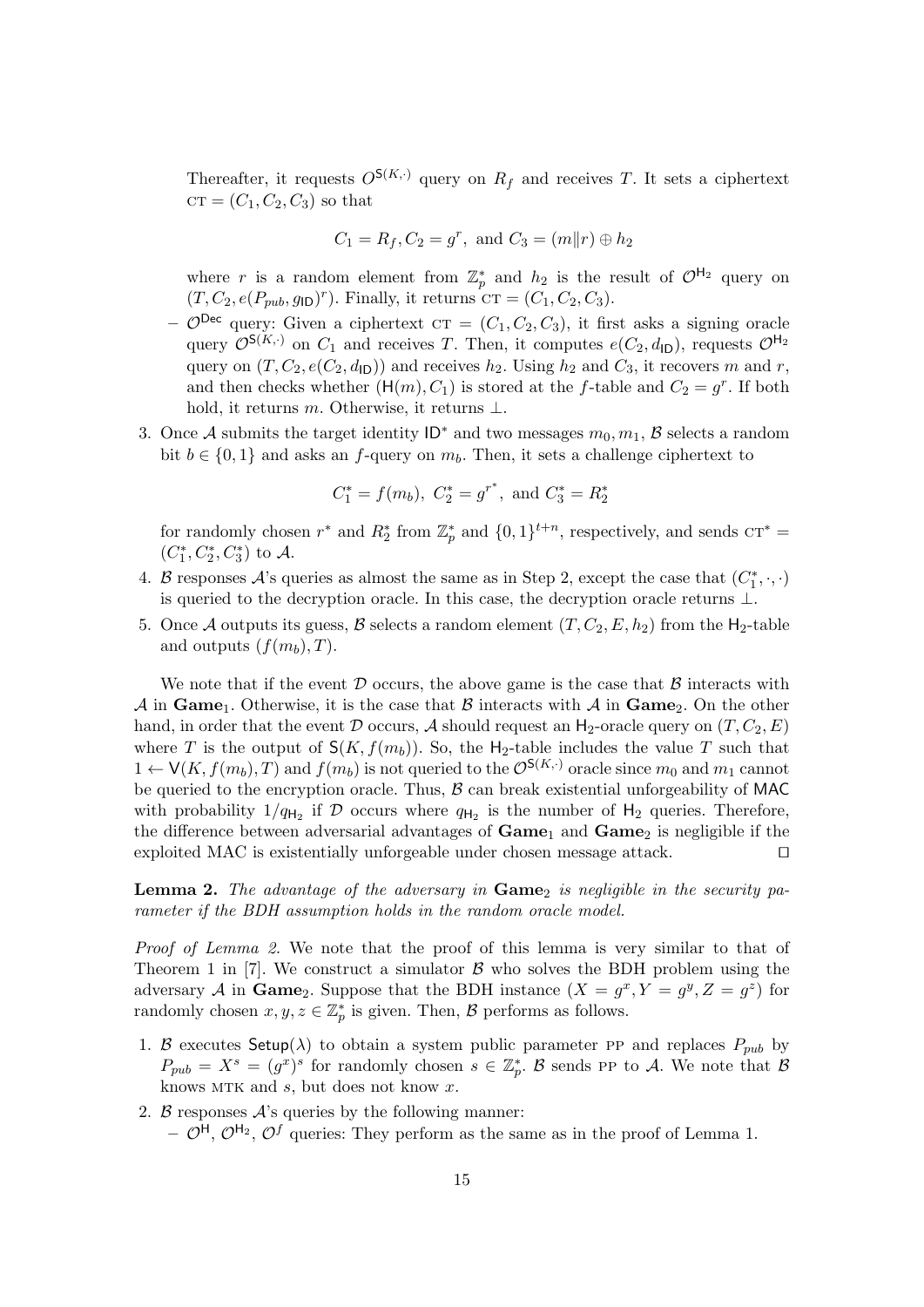- $\mathcal{O}^{H_1}$ : On input  $ID_i \in \{0,1\}^*$ , it first searches the  $H_1$ -table, which was initiated as an empty set at the beginning of the game. If the same input is stored, it returns the stored value. Otherwise, it tosses a coin with  $Pr[coin_i = 0] = \delta$ . If coin<sub>i</sub> = 1, it selects a random element  $a_i$  from  $\mathbb{Z}_p^*$  and computes  $g_{\mathsf{ID}_i} = g^{a_i}$ . Otherwise, it computes  $g_{\mathsf{ID}_i} = Y^{a_i} = (g^y)^{a_i}$ . For each case, it stores  $(\mathsf{ID}_i, g_{\mathsf{ID}_i}, a_i, \mathsf{coin}_i)$  at the  $H_1$ -table.
- $\mathcal{O}^{\text{Extract}}$  query: Given an identity  $ID_i$  as an input, it first obtains  $H_1(ID_i)$  by requesting the H<sub>1</sub> query. If  $\text{coin}_i = 0$ ,  $\beta$  aborts. Otherwise, it computes  $d_{\text{ID}_i} = P_{pub}^{a_i} =$  $(X)^{s \cdot a_i}$ , and returns  $d_{\mathsf{ID}_i}$  to A.
- $\mathcal{O}^{\mathsf{Enc}}$  query: Given an identity  $\mathsf{ID}_i$  and a message m, it first asks the H<sub>1</sub> query to obtain  $H_1(|D_i)$  and the f query on m. Then, B chooses a random element  $r \in \mathbb{Z}_p^*$ , and computes

$$
C_1 = f(m), C_2 = g^r, C_3 = (m||r) \oplus h_2
$$

where  $h_2$  is the response of the H<sub>2</sub> query on  $(T, C_2, e(P_{pub}, g_{\mathsf{ID}_i})^r)$  and  $T \leftarrow$  $S(K_2, C_1)$ . It returns  $CT = (C_1, C_2, C_3)$ .

 $-$  O<sup>Dec</sup> query: Given a ciphertext CT =  $(C_1, C_2, C_3)$  for identity  $ID_i$ , it first searches the H<sub>1</sub>-table to obtain  $(\mathsf{ID}_i, g_{\mathsf{ID}_i}, a_i, \text{coin}_i)$ . If  $\text{coin}_i = 0$ , it aborts. Otherwise, it computes

$$
e(X,C_2)^{sa_i}=e(X^s,g^r)^{a_i}=e(P_{pub},g_{\mathsf{ID}_i})^r
$$

where r is the randomness used for generating CT. Then, it runs  $T \leftarrow S(K_2, C_1)$ and obtains  $h_2$  by requesting a  $H_2$  query on  $(T, C_2, e(X, C_2)^{sa_i})$ . It recovers m and r from  $m||r = C_3 \oplus h_2$ , checks whether  $C_1 = f(m)$  and  $C_2 = g^r$ . If both hold, it returns m. Otherwise, it returns  $\perp$ .

3. Once A submits the target identity  $ID^*$  and two messages  $m_0, m_1, \mathcal{B}$  first asks a H<sub>1</sub> query on  $ID^*$  to obtain  $(ID^*, g_{ID^*}, a^*, coin^*)$ . If coin<sup>\*</sup> = 1, it aborts. Otherwise, it randomly selects  $b \in \{0,1\}$  and asks an f query on  $m_b$ . Then, it sets a challenge ciphertext to

$$
C_1^* = f(m_b)
$$
,  $C_2^* = Z$ , and  $C_3^* = R_2^*$ 

where  $R_2^*$  is randomly chosen from  $\{0,1\}^{t+\ell}$ . B sends  $CT^* = (C_1^*, C_2^*, C_3^*)$  to A.

- 4. B responses  $\mathcal{A}$ 's queries as the same as in Step 2.
- 5. Once A outputs its guess b', if  $b \neq b'$ , then B aborts. Otherwise, it randomly selects a tuple  $(T, C_2, E)$  from the H<sub>2</sub>-table and returns  $E^{(a^*s)^{-1}}$  as a solution to the BDH problem on instance  $(X, Y, Z)$  where E is expected to be  $e(P_{pub}, g_{\mathsf{ID}^*})^z = e(X^s, Y^{a^*})^z =$  $e(X,Y)^{sa^*z}.$

We note that the above simulator is actually the same as that in the proof of Theorem 1 in [7], except the adjustment by considering that the part for equality test and the first component of an input of  $H_2$  function are modified. Thus, the analysis for the advantage of  $\beta$  is exactly the same as that in the proof of Theorem 1 in [7]. We omit the details and refer to [7].